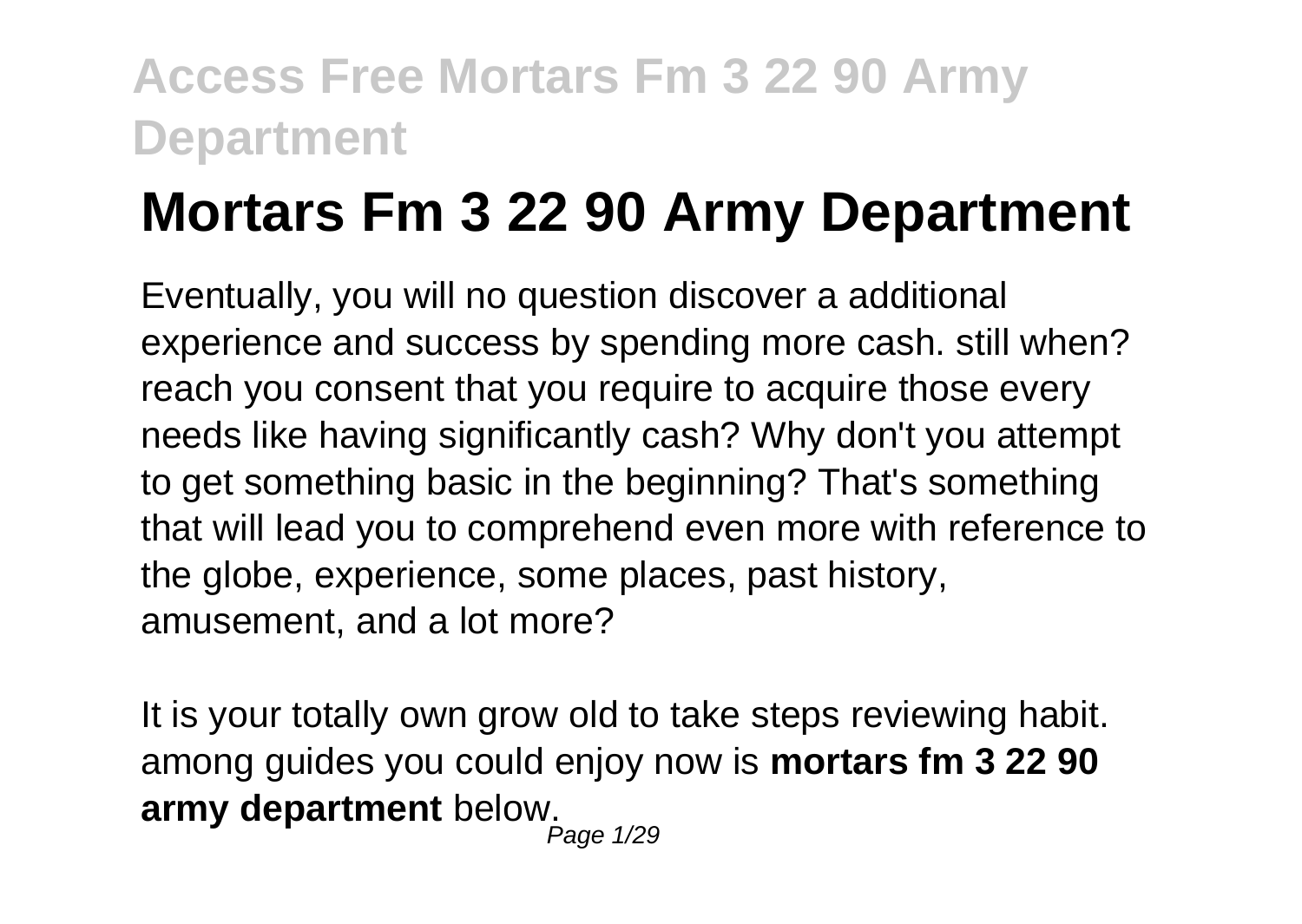Jocko Podcast 237: How to Turn a Vision into a Winning Plan. Army Techniques Publication FM 3-21.10

Why is the Mortar so important in battle? **FM3 Tutorial:** 

Leveling Your Scenes (Solo Boost Too!) FM3 Navigation and Editing From the Front Panel

FRACTAL AUDIO FM3 High Gain Tones - Marshall, Mesa, Friedman \u0026 More!

FM3 Fundamentals - Building a Preset from Scratch, Block Library \u0026 MoreFM3 (EN): More Switches? Standin switch tutorial, FC6 \u0026 FC12 Tuesday Tone Tip - 7 Levels of Delay - Fractal Audio FM3 FM3 Synth Drones Tutorial Fractal Audio FM3 BUT THERE'S ONLY 3 Page 2/29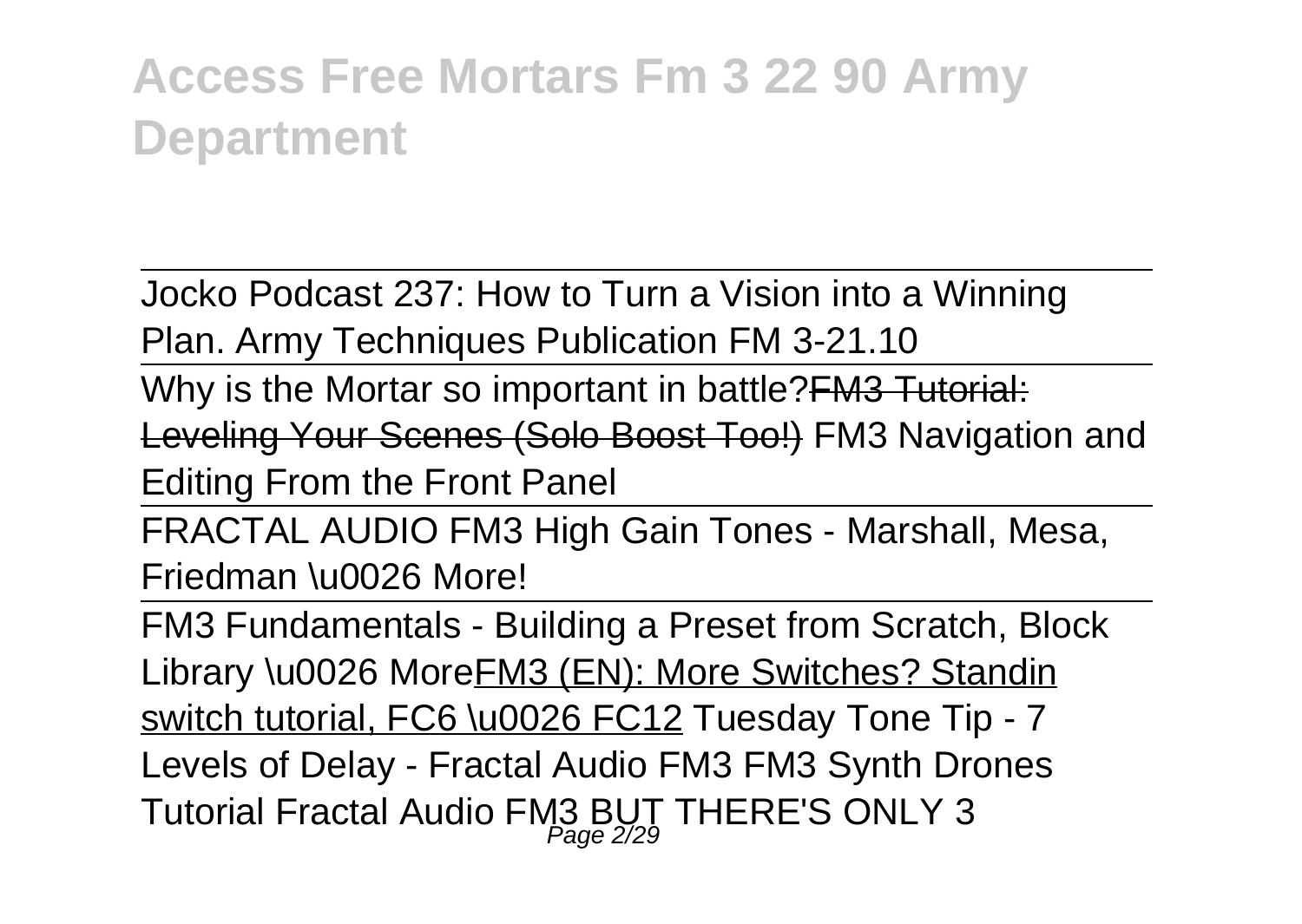SWITCHES, BRO!!! Fractal Audio FM3 Tutorial - Setup FM3 with FC-6 / FC-12 Rapid Shooting! Mortar Fire for Effect [Training Exercise] 120mm Mortar Fire - French M327 \u0026 US Army's M120 Fractal FM3 - Stuff Fractal Audio FM3 - Using it Live - METAL Jocko Podcast 90 w/ Travis Mills: 90: Tough As They Come. Soldier. Warrior. Hero. Tuesday Tone Tips with Leon Todd - FM3 Preset from the Front Panel FM3 Tutorial: Setting Input and Output Levels A Tiger Among Us: A Story of Valor in Vietnam's A Shau Valley 100 Questions and Answers with Pat Flynn - The Income Stream - Day 245 Mortars Fm 3 22 90

No. 3-22.90 (FM 3-22.90) Headquarters Department of the Army Washington, DC, 17 March 2017. Mortars. Contents. Page. PREFACE...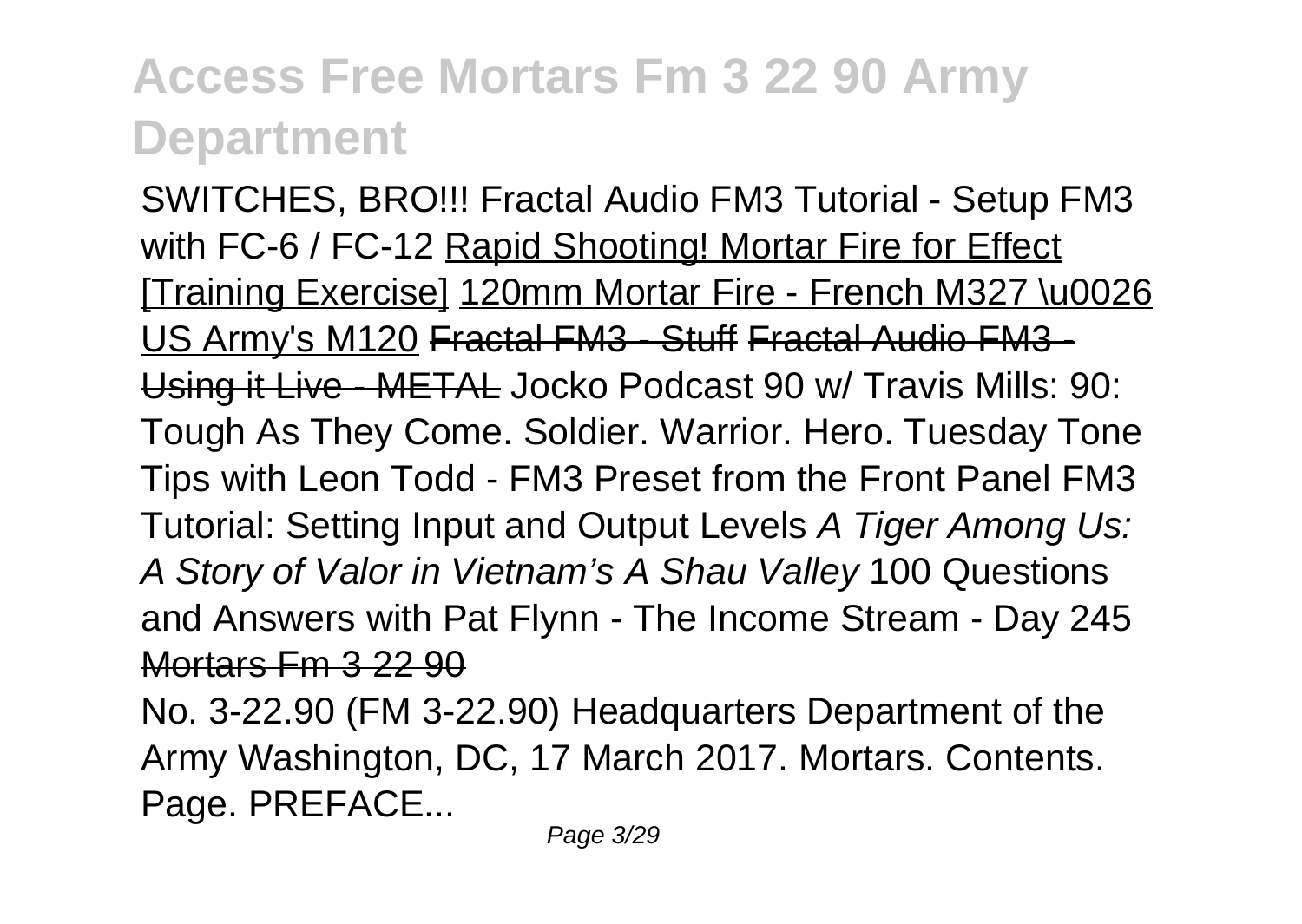#### MORTARS - United States Army

TC 3-22.90: Pub/Form Date: 03/17/2017 ... Pub/Form Title: MORTARS: Unit Of Issue(s) BK PDF. Pub/Form IDN: 116075: Pub/Form PIN: 201470: Pub/Form Proponent: TRADOC: Pub/Form Status: ACTIVE: ... (Superseded By/Rescinded By) Superseded/Replaced Other Pub/Form: SUPERSEDED FM 3-22.90, 12/07/2007: Footnotes: Security Classification : UNCLASSIFIED ...

TC 3-22.90 - Army Publishing Directorate Army Publishing This publication, "Mortars" (FM 3-22.90), prescribes guidance for leaders and crewmen of mortar squads. It concerns mortar crew training, and it is used with the Page 4/29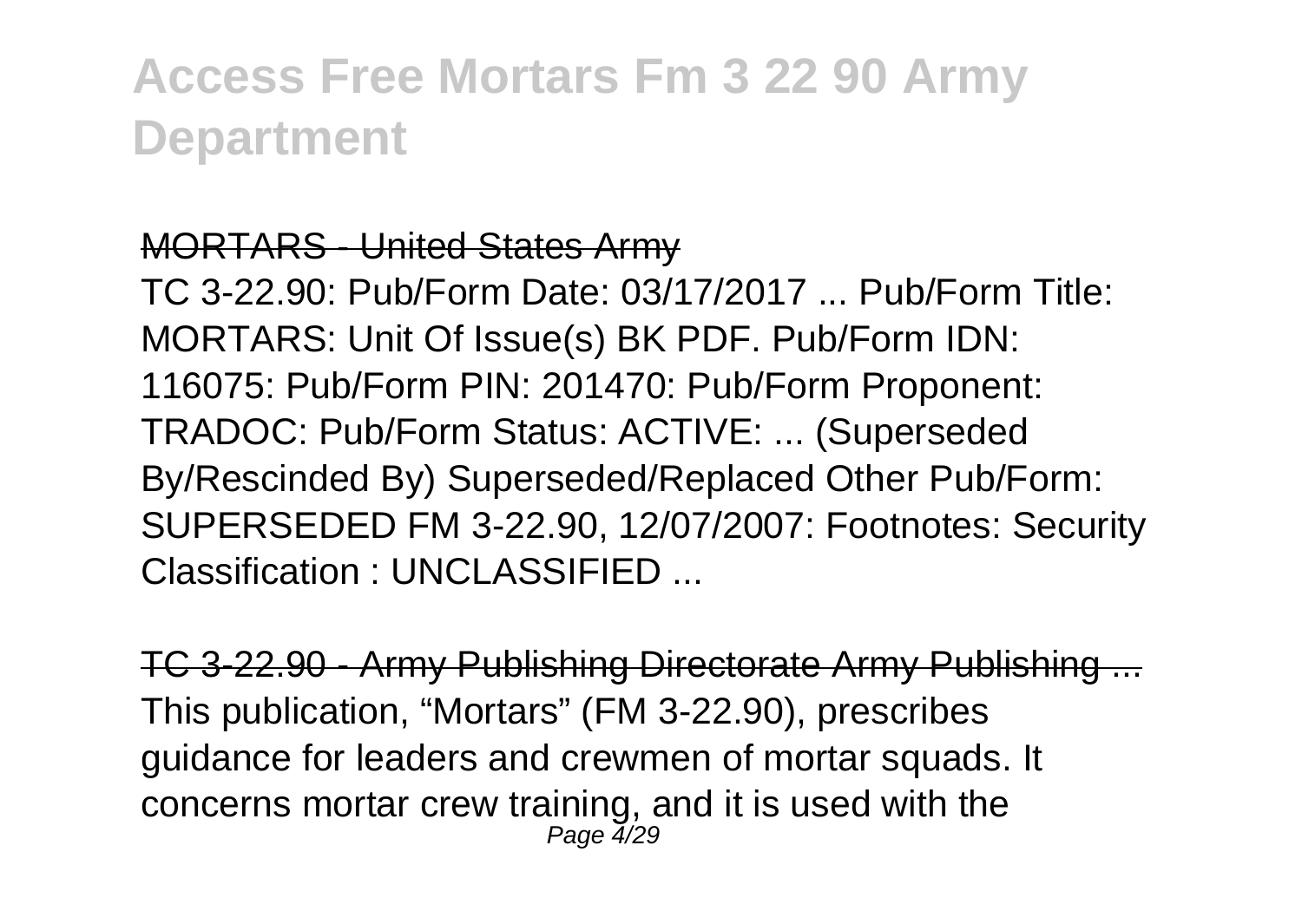applicable technical manuals (TMs) and Army Training and Evaluation Programs (ARTEPs).

Mortars (FM 3-22.90): Army, Department of the ... This item: Mortars (FM 3-22.90) by Department of the Army Paperback \$14.89. Available to ship in 1-2 days. Ships from and sold by Amazon.com. Training Circular TC 3-22.91 (FM 3-22.91) Mortar Fire Direction Procedures May 2017 by United States Government US Army Paperback \$22.99. Available to ship in 1-2 days.

Mortars (FM 3-22.90): Army, Department of the ... Mortars (FM 3-22.90) 316. by Department of the Army. Paperback \$ 14.49 View All Available Formats & Editions. Page 5/29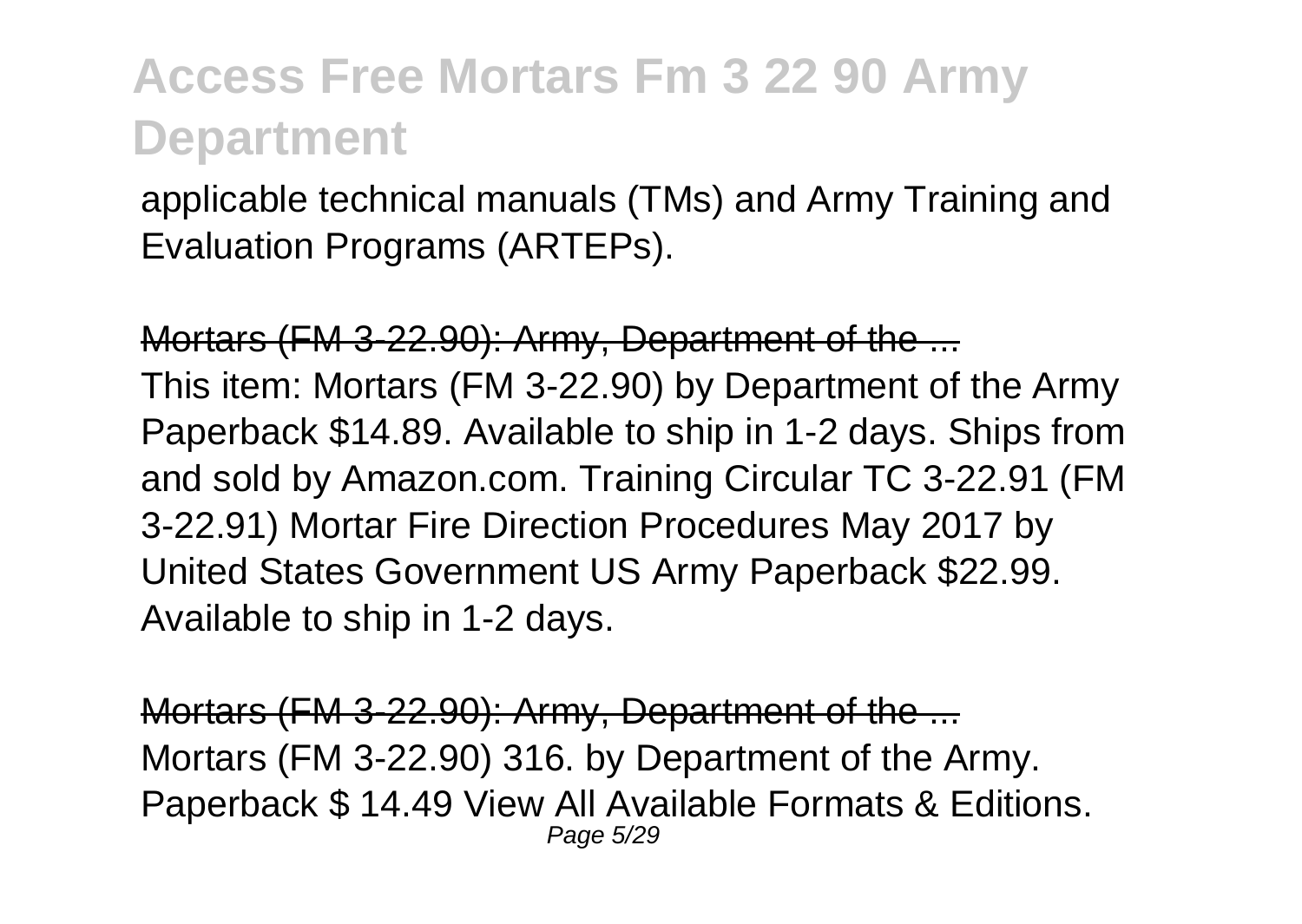...

Ship This Item — Qualifies for Free Shipping Buy Online, Pick up in Store is currently unavailable, but this item may be available for in-store purchase. Sign in to Purchase Instantly

Mortars (FM 3-22.90) by Department of the Army, Paperba ...

Firing of the Ground-Mounted Mortar Target Engagement Execution of Fire Commands. Arm-and-Hand Signals Subsequent Fire Commands Repeating and Correcting of Fire Commands Reporting of Errors in Firing Night Firing Section I. Squad and Section Organization and Duties....... Organization Duties FM 3-22.90 7 December 2007.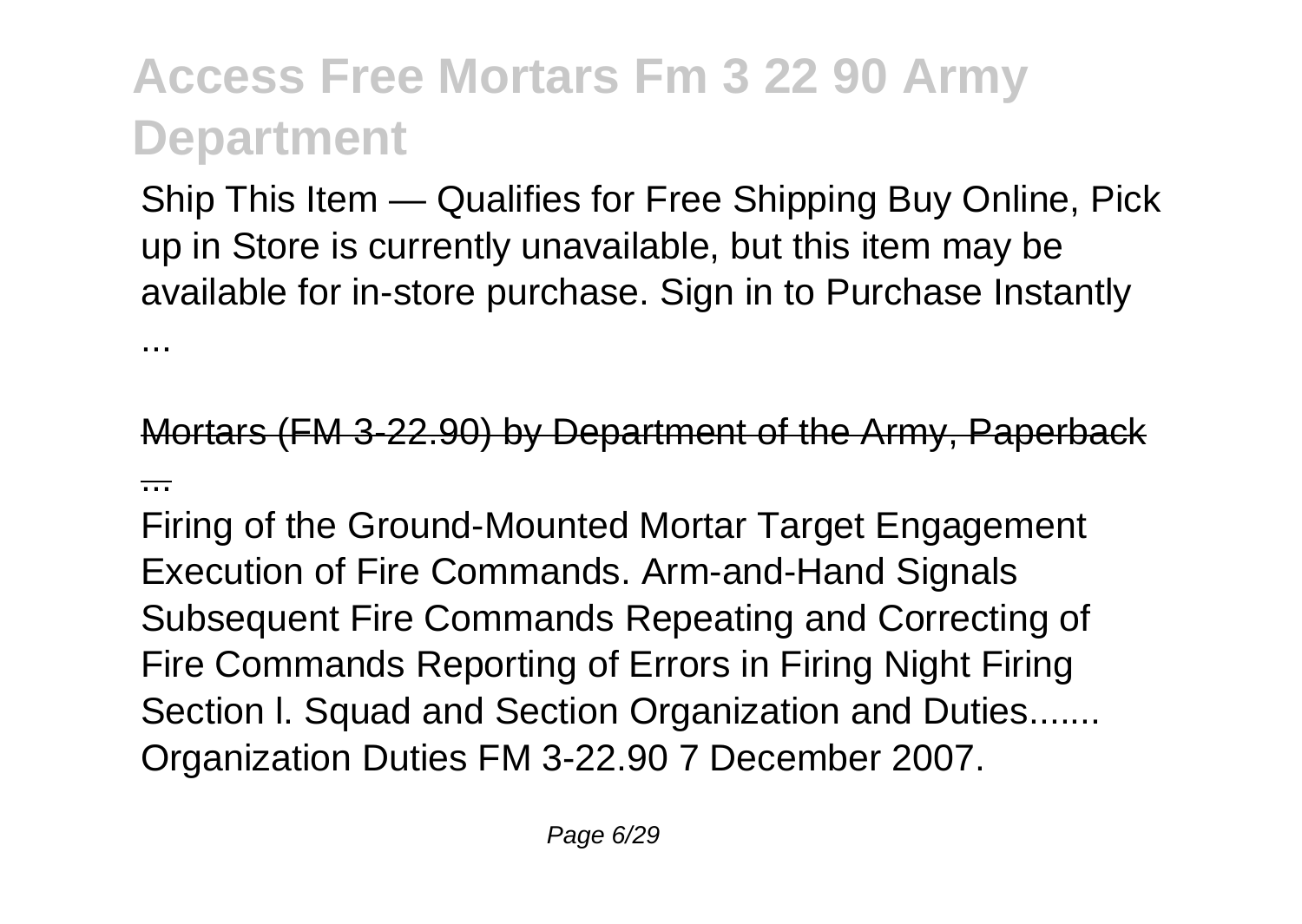#### FM 3-22.90 -Mortars - T OF C Page 1 - My ARMY **Publications**

\*TC 3-22.90 (FM 3-22.90) Distribution Restriction: Approved for public release; distribution will be unlimited. \*This publication supersedes FM 3-22.90, 7 December 2007 i \*Training Circular No. 3-22.90 (FM 3-22.90) Headquarters Department of the Army Washington, DC, 0DUFK Mortars Contents Page

MORTARS - Federation of American Scientists FM 23-90 C1 Change 1 Headquarters Department of the Army Washington, DC, 9 December 2002 Mortars This change updates misfire procedures for ground- and carriermounted 120-mm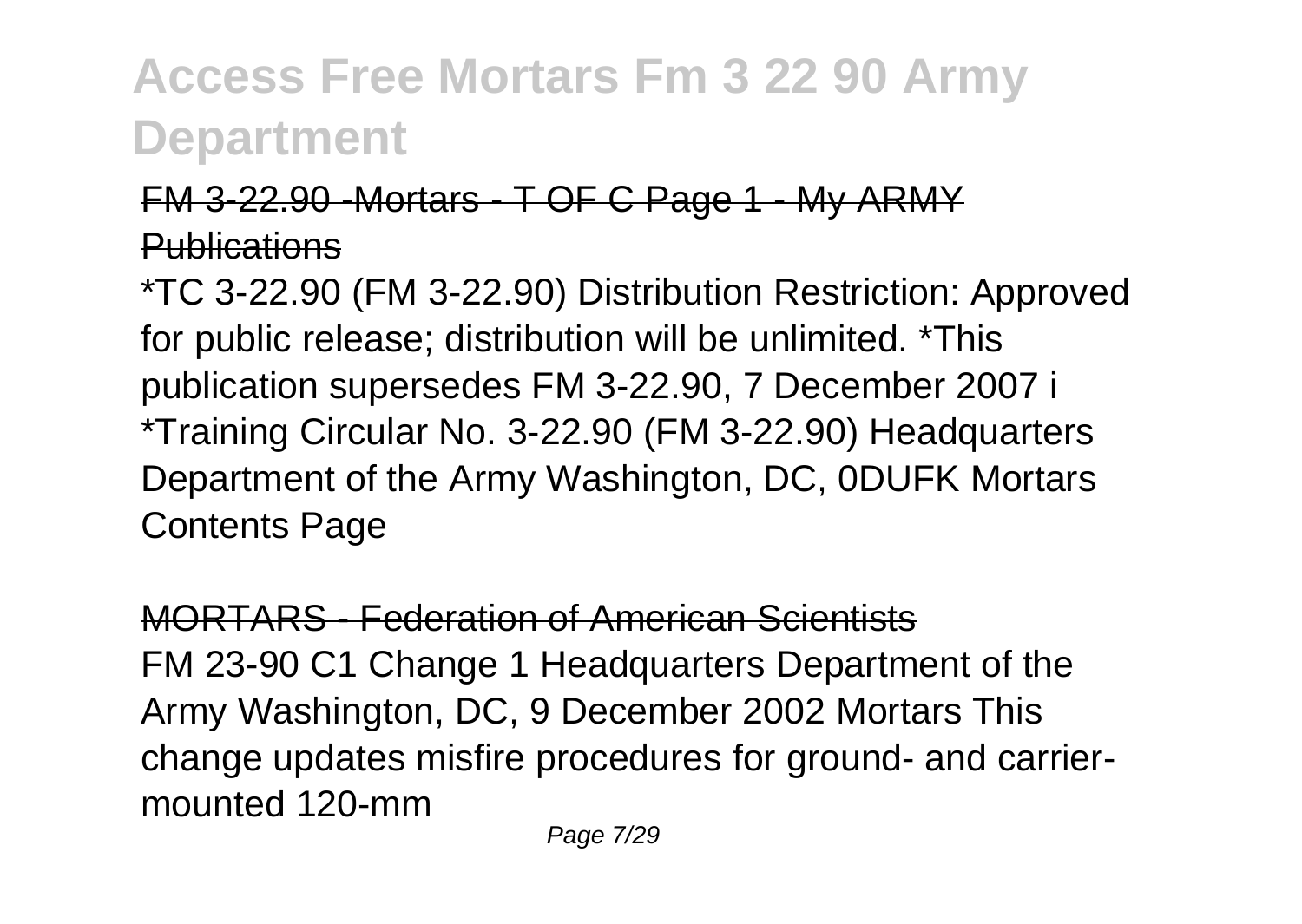FM 23-90 W CH 1 MORTARS - United States Marine Corps \*FM 3-22.91 17 July 2008 FM 3-22.91 i Field Manual Headquarters No. 3-22.91 Department of the Army Washington, DC, 17 July 2008 Mortar Fire Direction **Procedures** 

FM 3-22.91 MORTAR FIRE DIRECTION PROCEDURES ATP 3-21.90 MCTP 3-01D TACTICAL EMPLOYMENT OF MORTARS. October 2019 . DISTRIBUTION RESTRICTION: Approved for public release; distribution is unlimited. This publication supersedes . ATTP 3-21.90/MCWP 3-15.2, dated 4 April 2011. HEADQUARTERS, DEPARTMENT OF THE ARMY. HEADQUARTERS, UNITED STATES MARINE Page 8/29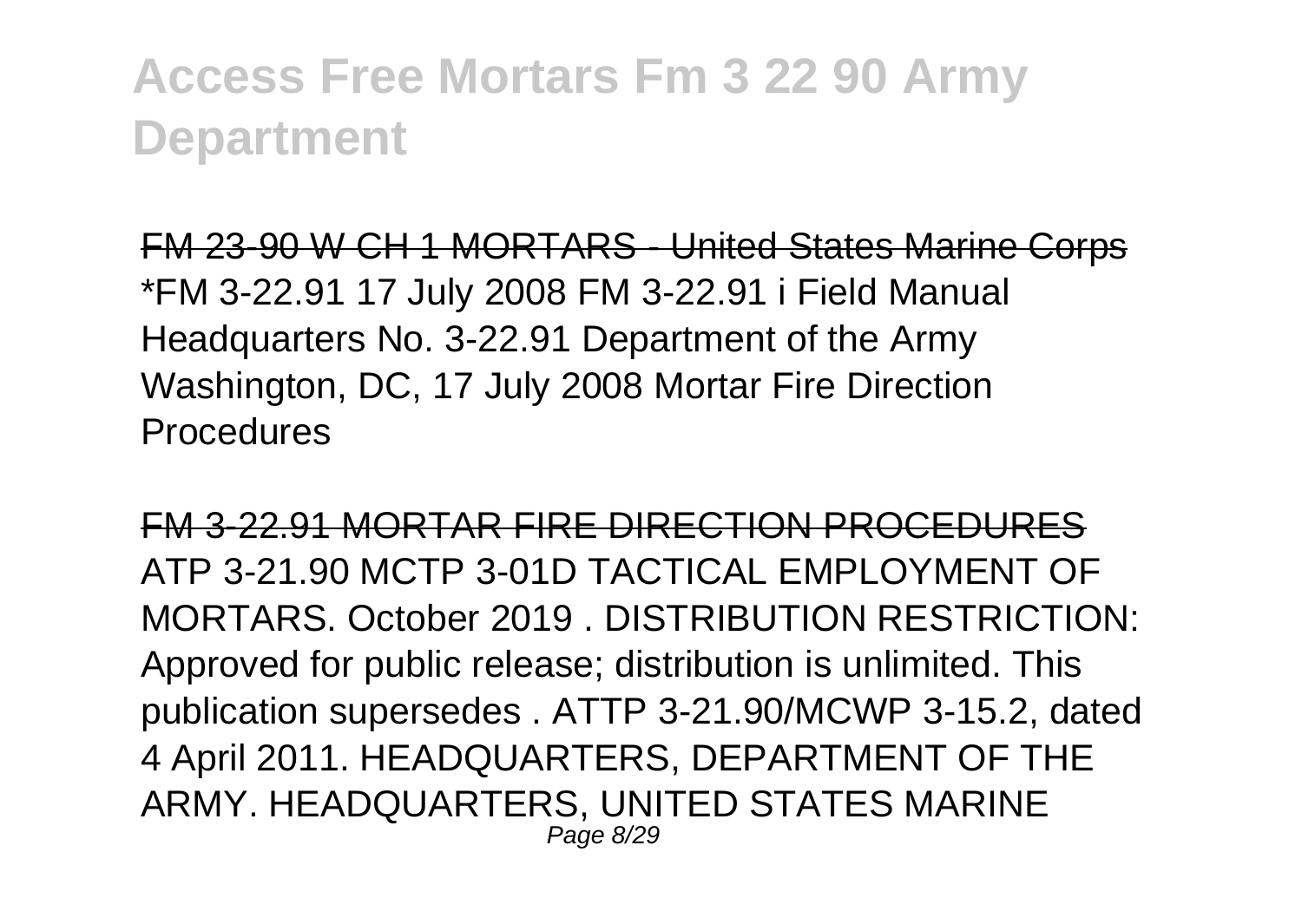**CORPS** 

#### ATP 3-21.90 MCTP 3-01D TACTICAL EMPLOYMENT OF **MORTARS**

Army DA administrative publications and forms by the Army Publishing Directorate APD. The latest technologies high quality electronic pubs and forms view U.S. Army Regulations and DA Forms.

TC 3-22.91 - Army Publishing Directorate Army Publishing GlobalSecurity.org

GlobalSecurity.org Find helpful customer reviews and review ratings for Mortars Page 9/29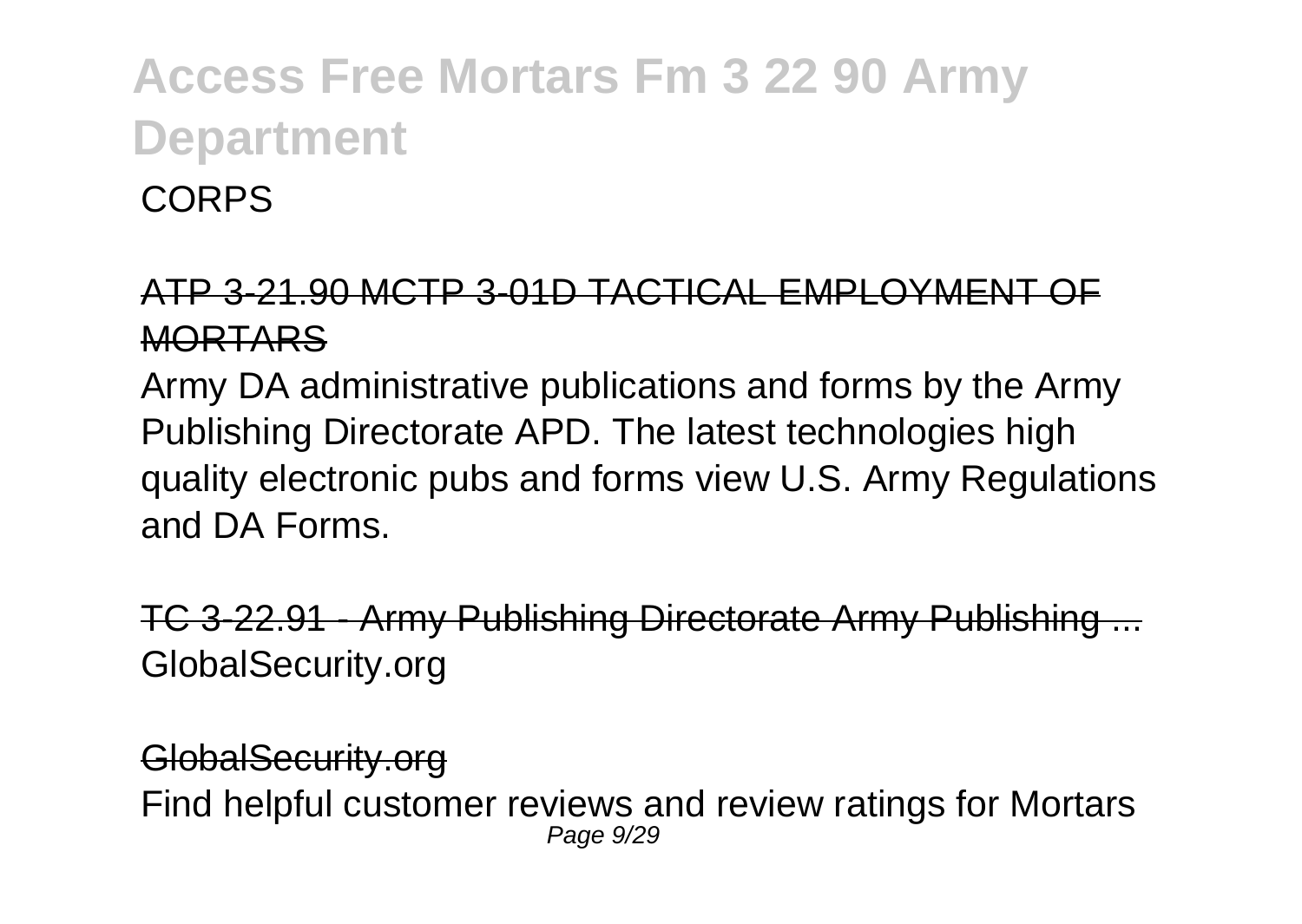(FM 3-22.90) at Amazon.com. Read honest and unbiased product reviews from our users.

Amazon.com: Customer reviews: Mortars (FM 3-22.90) FM 3-22.90. What is the maximum range of the 120mm mortar system? ... When bore sighting a mortar system, what should the elevation be set on? 0800. What does the bore sight detect? ... 22.5lbs. What is the weight of the 81mm mortar tube? 30.5lbs. What is the weight of the 81mm baseplate?

Mortar Study Guide Flashcards | Quizlet CHAPTER 3 60-mm MORTAR, M224 The 60-mm mortar, M224, reacts quickly to support infantrymen by engaging the Page 10/29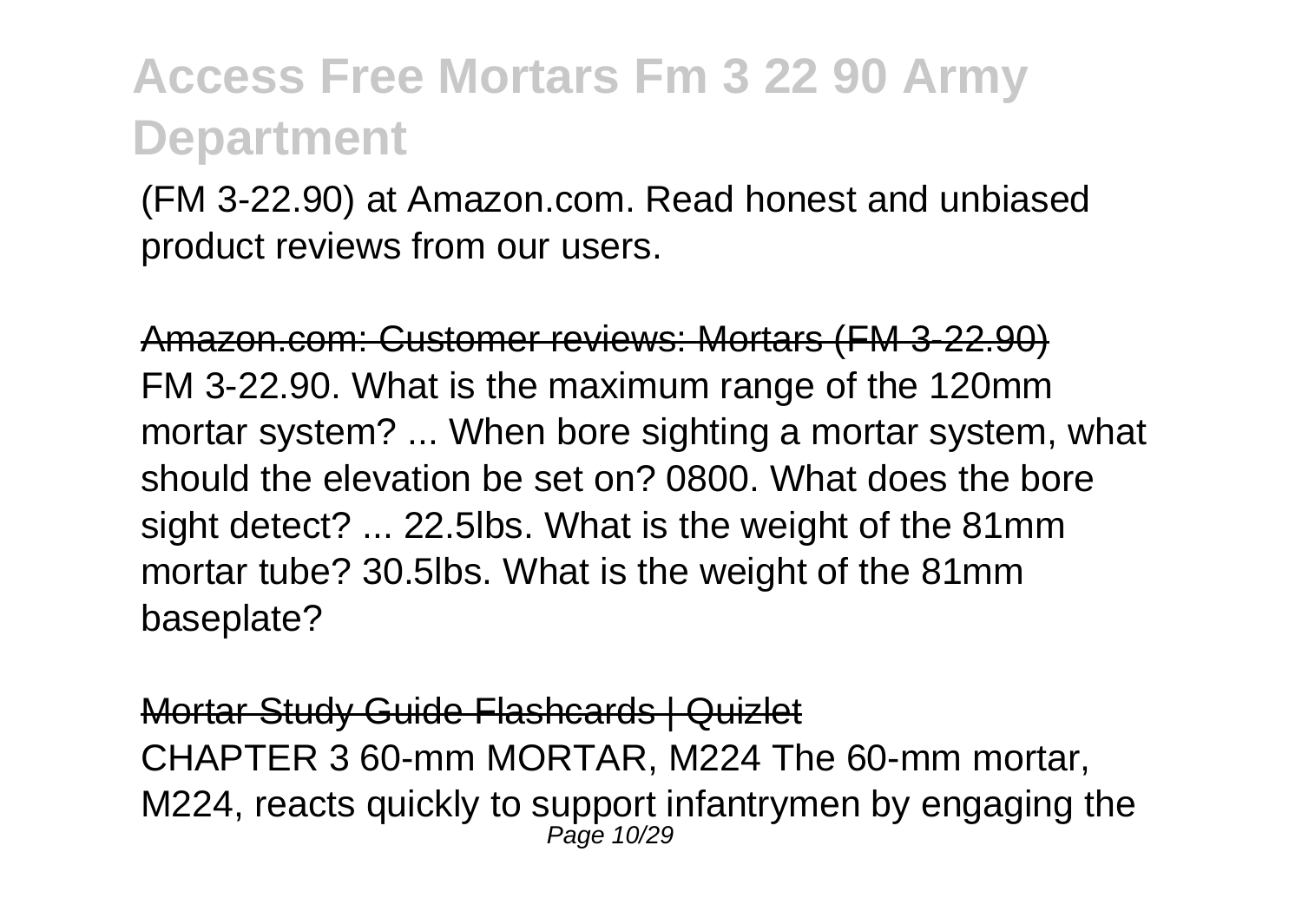target first. This allows infantrymen to confront the enemy while supporting the battle plan.

#### FM 23-90 Chptr 3 60-mm Mortar, M224

Training Circular TC 3-22.90 Mortars March 2017 This publication prescribes guidance for leaders and members of mortar squads. It concerns mortar squad training and is used with the applicable technical manuals (TMs) and Army training programs.

aining Circular TC 3-22.90 Mortars March 2017: US Army

...

FM 3-22.91. MORTAR GUNNERY. FM 3-22.91. MORTAR GUNNERY. CLICK HERE TO DOWNLOAD FROM USAPA. Page 11/29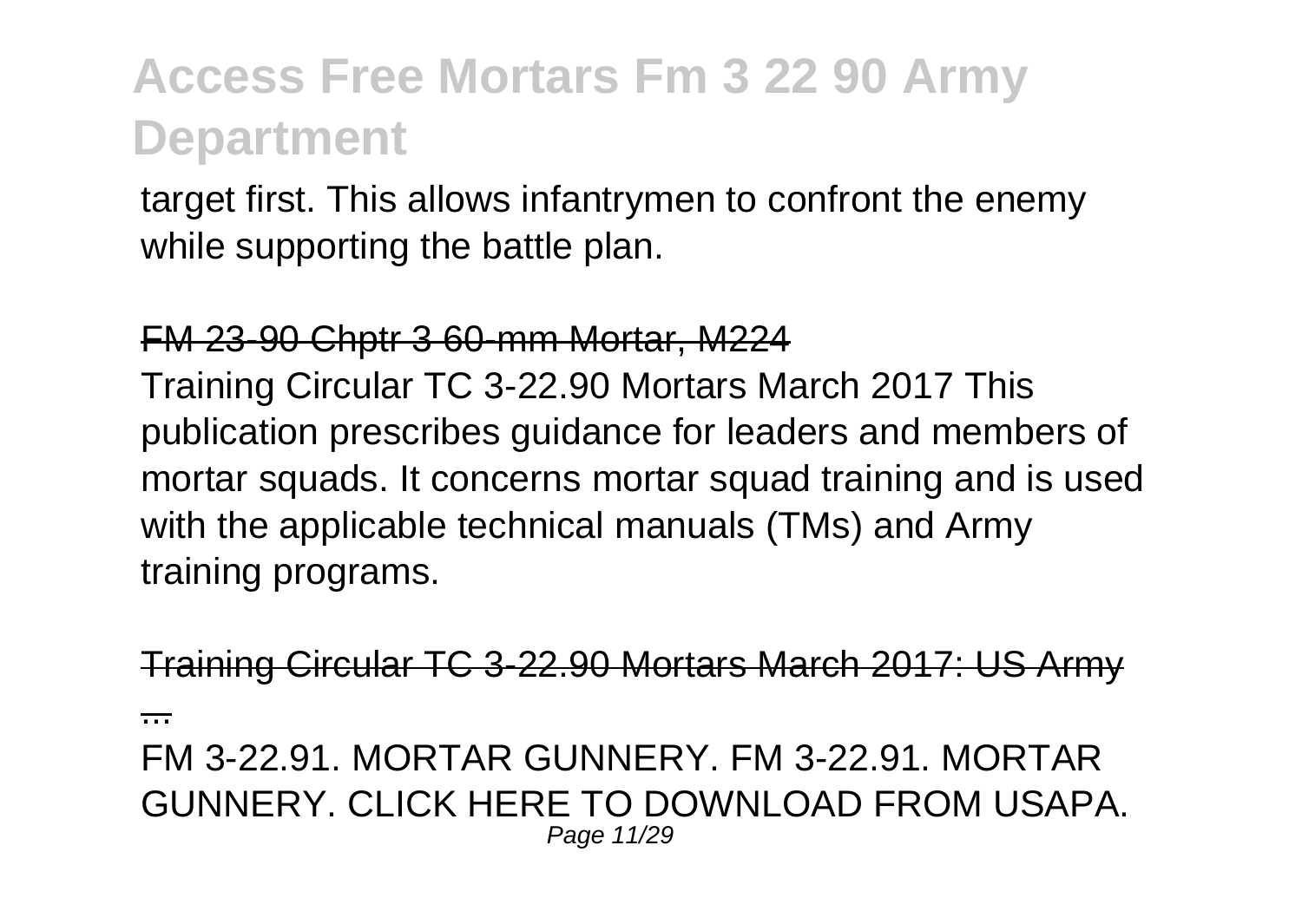Recently Added. Latest articles in Field Manuals » FM 7-21.13 » FM 6-22.5 » FM 4-02.16 » FM 5-482 » FM 3-04.513 » FM 63-2 » FM 22-100 » FM 4-93.51

#### FM 3-22.91 (ArmyStudyGuide.com)

FM 7 -90 ll. 8. 2. 3. -4. Ground Attack Air Attack Survivabilitv Techniques -15 -16 18 20 20 20 20 20 21 21 21 21 21 22 -24 -24 -25 26 < o o- -In Positions

FM 7-90 Tac Emp of Mortars - T OF C Page 1 Pub/Form Number: FM 3-90-1: Pub/Form Date: 03/22/2013: Pub/Form Title: OFFENSE AND DEFENSE VOLUME 1 (THIS ITEM IS PUBLISHED W/ BASIC INCL CHANGES 1 AND 2)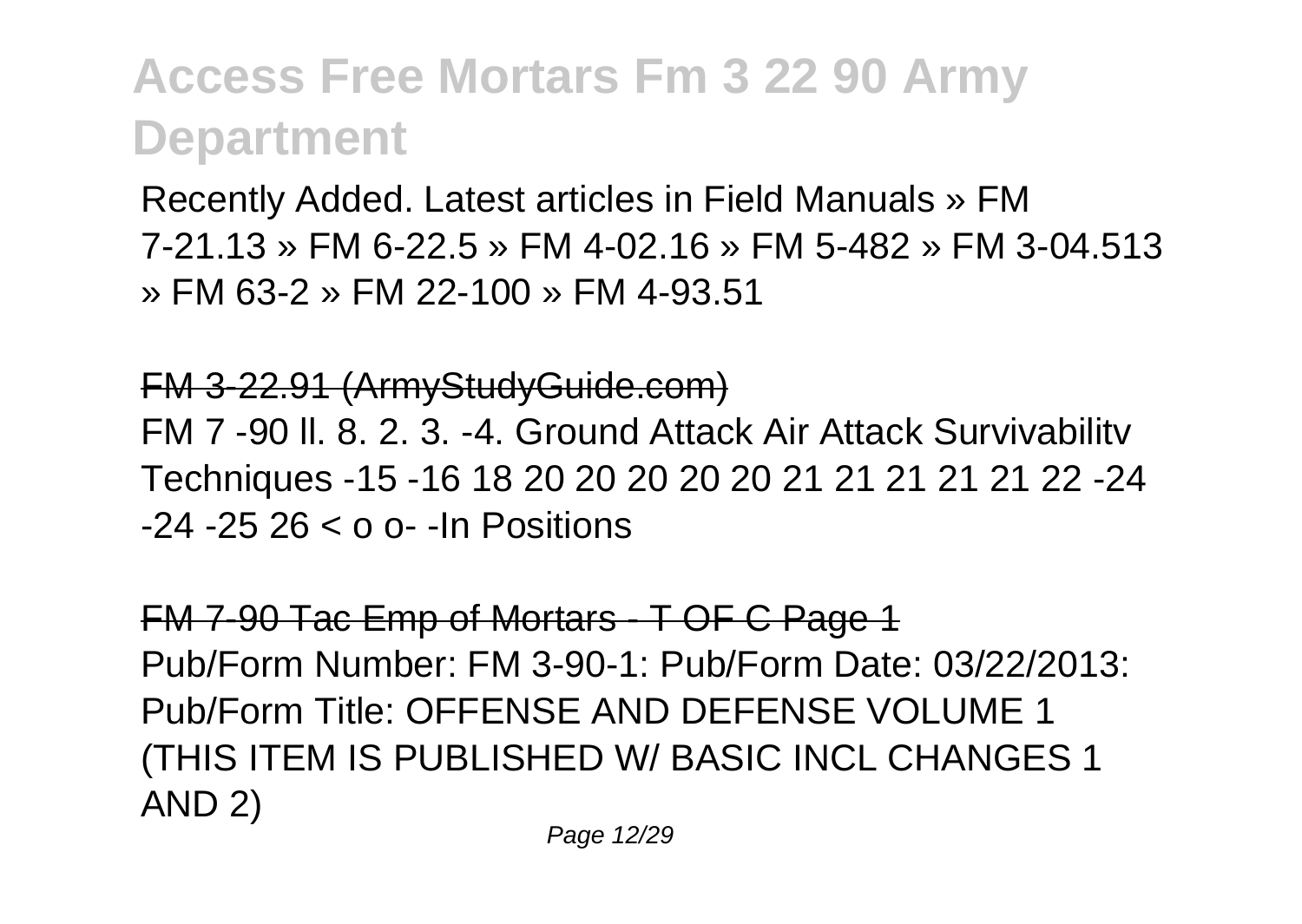Training Circular TC 3-22.90 Mortars March 2017 This publication prescribes guidance for leaders and members of mortar squads. It concerns mortar squad training and is used with the applicable technical manuals (TMs) and Army training programs. It presents practical solutions to assist in the timely delivery of accurate mortar fires, but does not discuss all possible situations. Local requirements may dictate minor variations from the methods and techniques described herein. However, principles should not be violated by modification of techniques and methods. The scope of this publication includes mortar squad training at the squad level. Page 13/29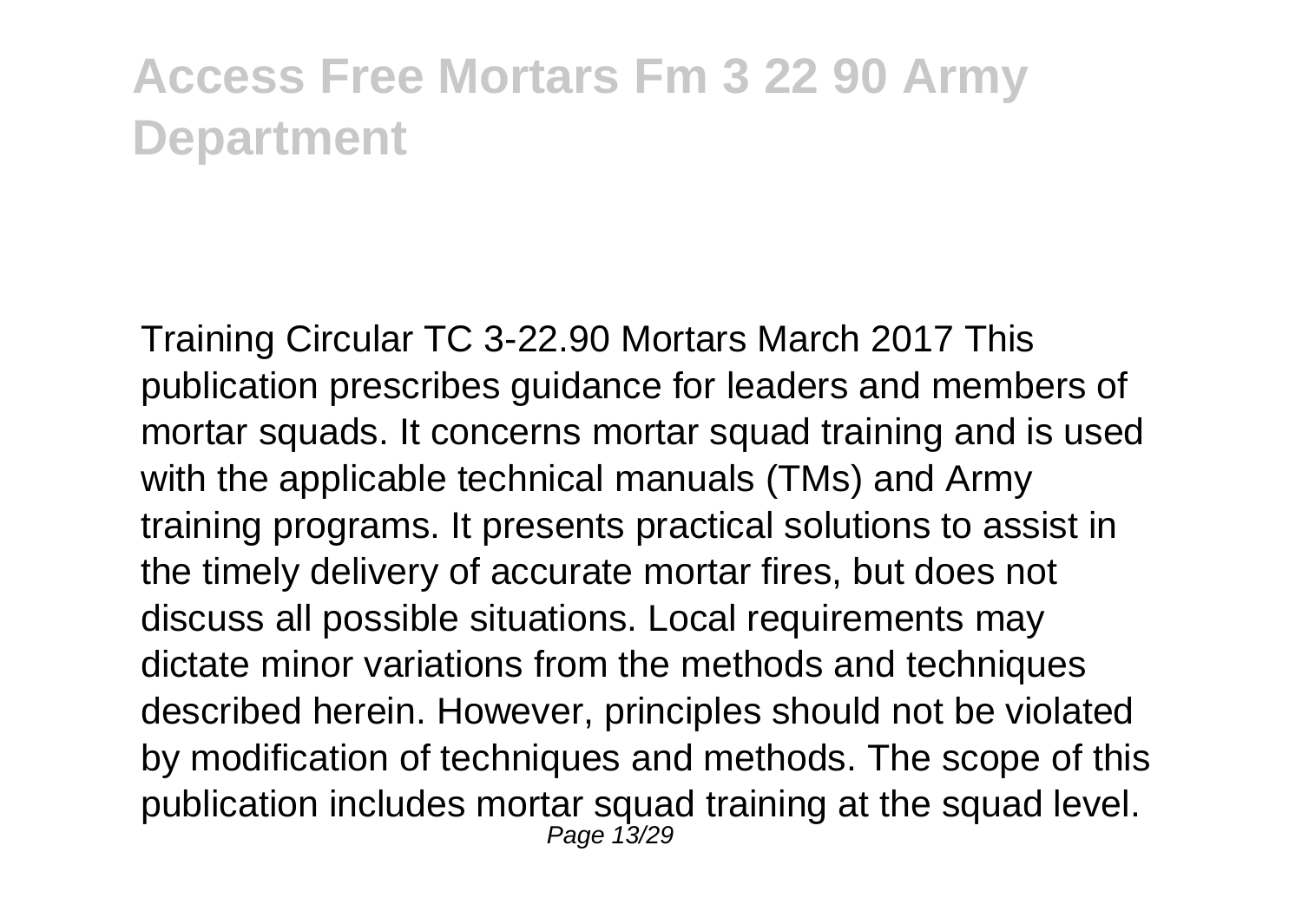The 60-milimeter (mm) mortar, M224/M224A1; 81-mm mortar, M252/M252A1; 120-mm mortars, M120/M121; and the Recoil Mortar System 6-Lightweight (RMS6-L) are discussed, and includes nomenclature, sighting, equipment, characteristics, capabilities, and ammunition. (Refer to ATTP 3-21.90 for information on the tactics, techniques, and procedures that mortar sections and platoons use to execute the combat mission.) This publication prescribes DA Form 5964 (Gunner's Examination Scorecard-Mortars).

This publication prescribes guidance for leaders and crewmen of mortar squads. It concerns mortar crew training, and it is used with the applicable technical manuals (TMs) and Army Training and Evaluation Programs (ARTEPs). It Page 14/29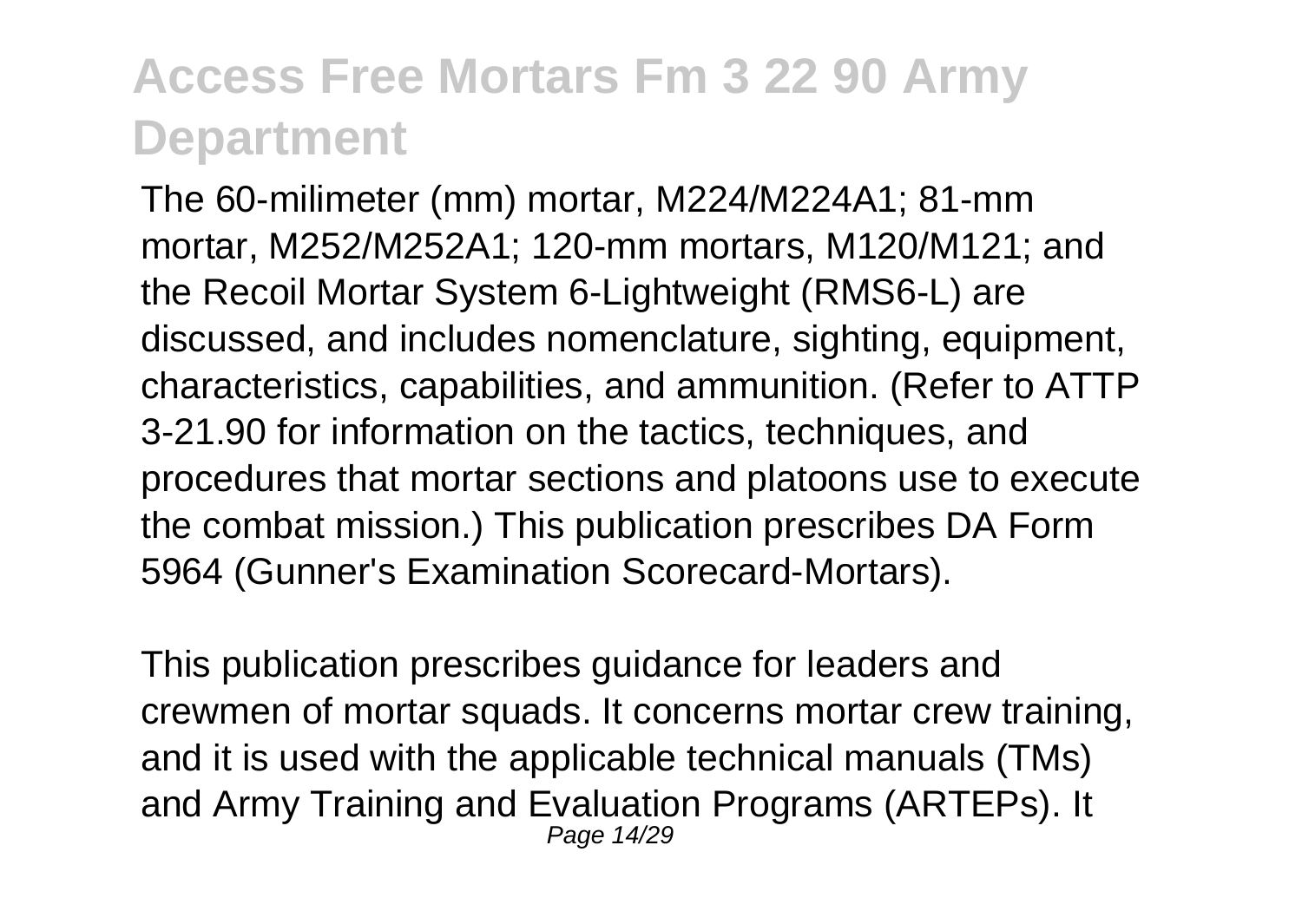presents practical solutions to assist in the timely delivery of accurate mortar fires, but does not discuss all possible situations. Local requirements may dictate minor variations from the methods and techniques described herein. However, principles should not be violated by modification of techniques and methods.The scope of this publication includes mortar crew training at the squad level. The 60-mm mortar, M224; 81-mm mortar, M252; and 120-mm mortars, M120/M121 are discussed, to include nomenclature, sighting, equipment, characteristics, capabilities, and ammunition. (For information on the tactics, techniques, and procedures that mortar sections and platoons use to execute the combat mission, refer to FM 7.90.)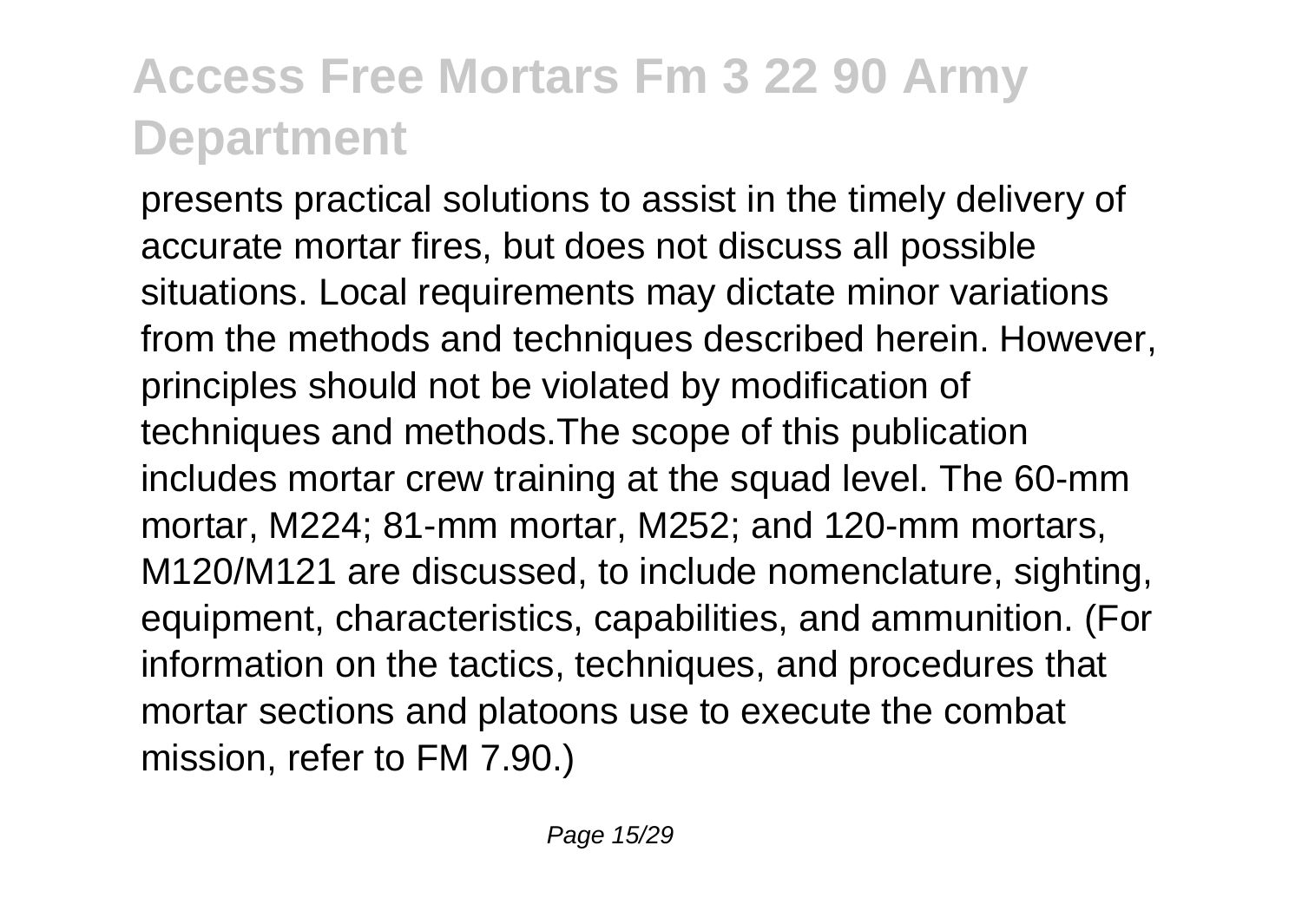The scope of this publication includes mortar crew training at the squad level. The 60-mm mortar, M224; 81-mm mortar, M252; and 120-mm mortars, M120/M121 are discussed, to include nomenclature, sighting, equipment, characteristics, capabilities, and ammunition. (For information on the tactics, techniques, and procedures that mortar sections and platoons use to execute the combat mission, refer to FM 7.90.)Mortars are suppressive indirect fire weapons. They can be employed to neutralize or destroy area or point targets, screen large areas with smoke, and provide illumination or coordinated high-explosive/illumination. The mortar platoon's mission is to provide close and immediate indirect fire support for maneuver battalions and companies.For mortar fire to be effective, it must be dense and must hit the target at the right Page 16/29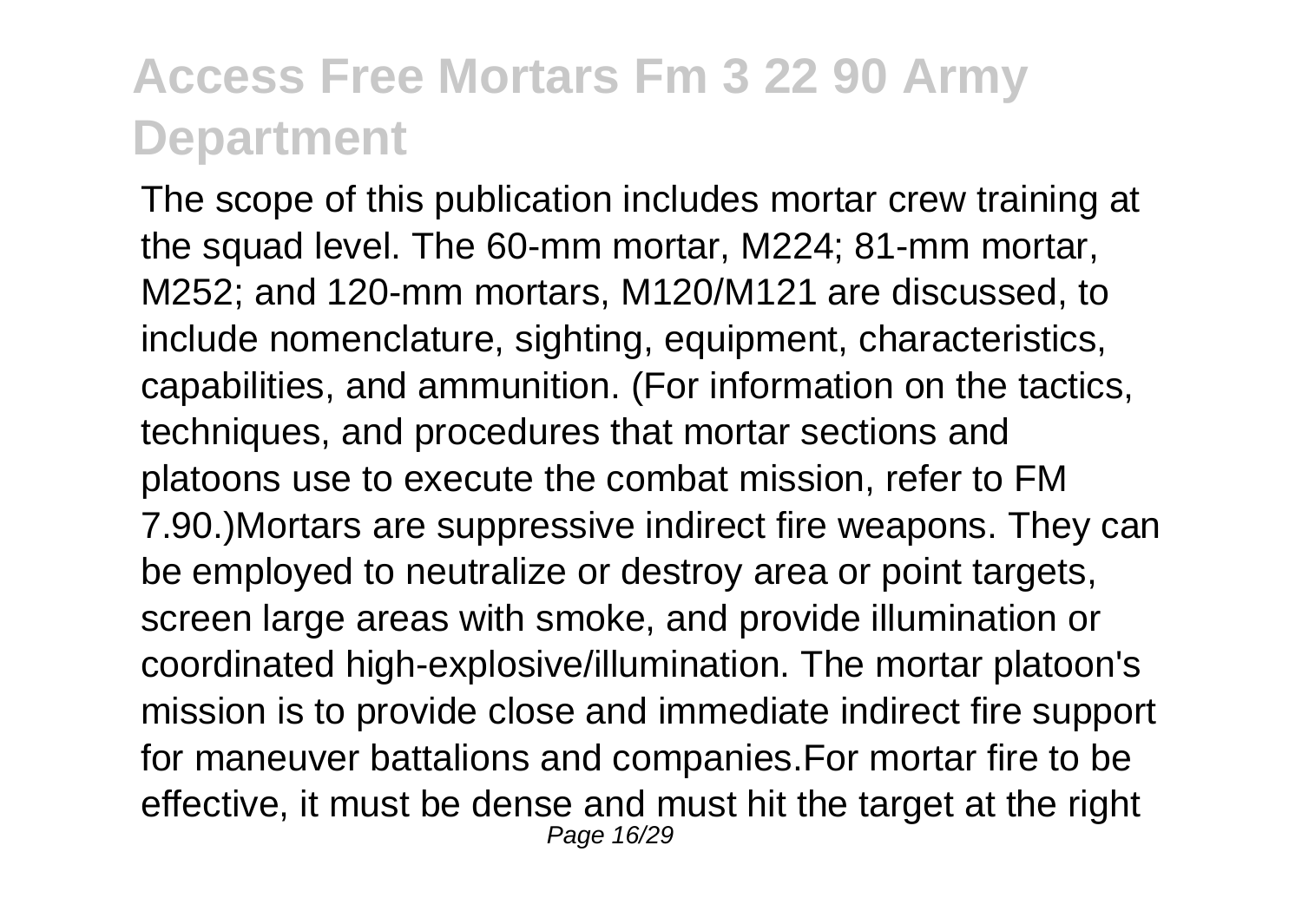time with the right projectile and fuze. Good observation is necessary for effective mortar fire. Limited observation results in a greater expenditure of ammunition and less effective fire. Some type of observation is desirable for every target to ensure that fire is placed on the target. Observation of close battle areas is usually visual. When targets are hidden by terrain features or when great distance or limited visibility is involved, observation can be achieved by radar or sound. When observation is possible, corrections can be made to place mortar fire on the target by adjustment procedures; however, lack of observation must not preclude firing on targets that can be located by other means. Mortar fire must be delivered by the most accurate means that time and the tactical situation permit. When possible, survey data or Page 17/29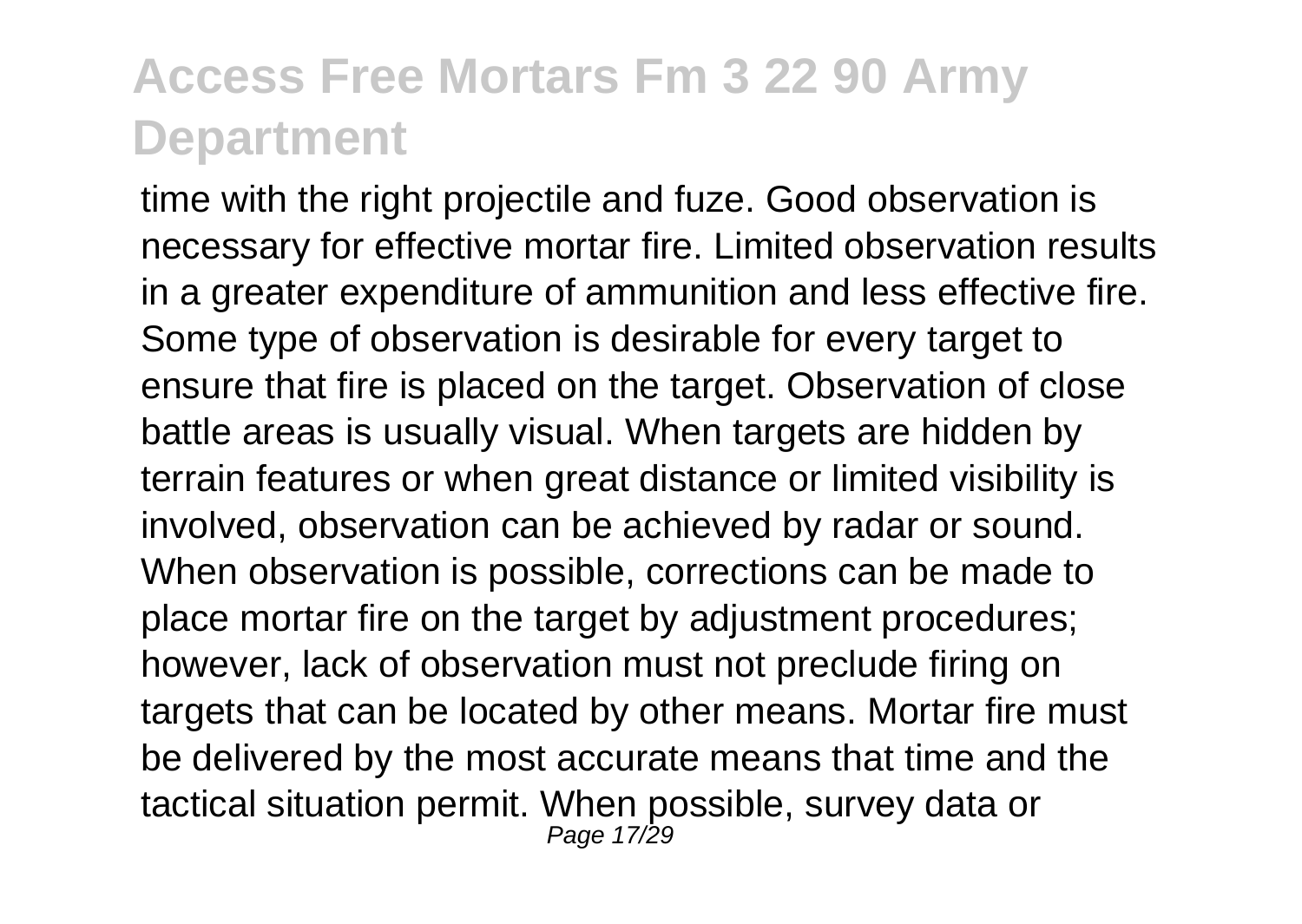systems, such as the Mortar Fire Control System (MFCS), are used to accurately locate the mortar position and target. Under some conditions, only a rapid estimate of the location of weapons and targets may be possible. To achieve the most effective massed fires, the MFCS should be used or a survey using accurate maps should be made of each mortar position, registration point, and target. The immediate objective is to deliver a large volume of accurate and timely fire to inflict as many enemy casualties as possible. The number of casualties inflicted in a target area can usually be increased by surprise fire. If surprise massed fires cannot be achieved, the time required to bring effective fires on the target should be kept to a minimum. The greatest demoralizing effect on the enemy can be achieved by Page 18/29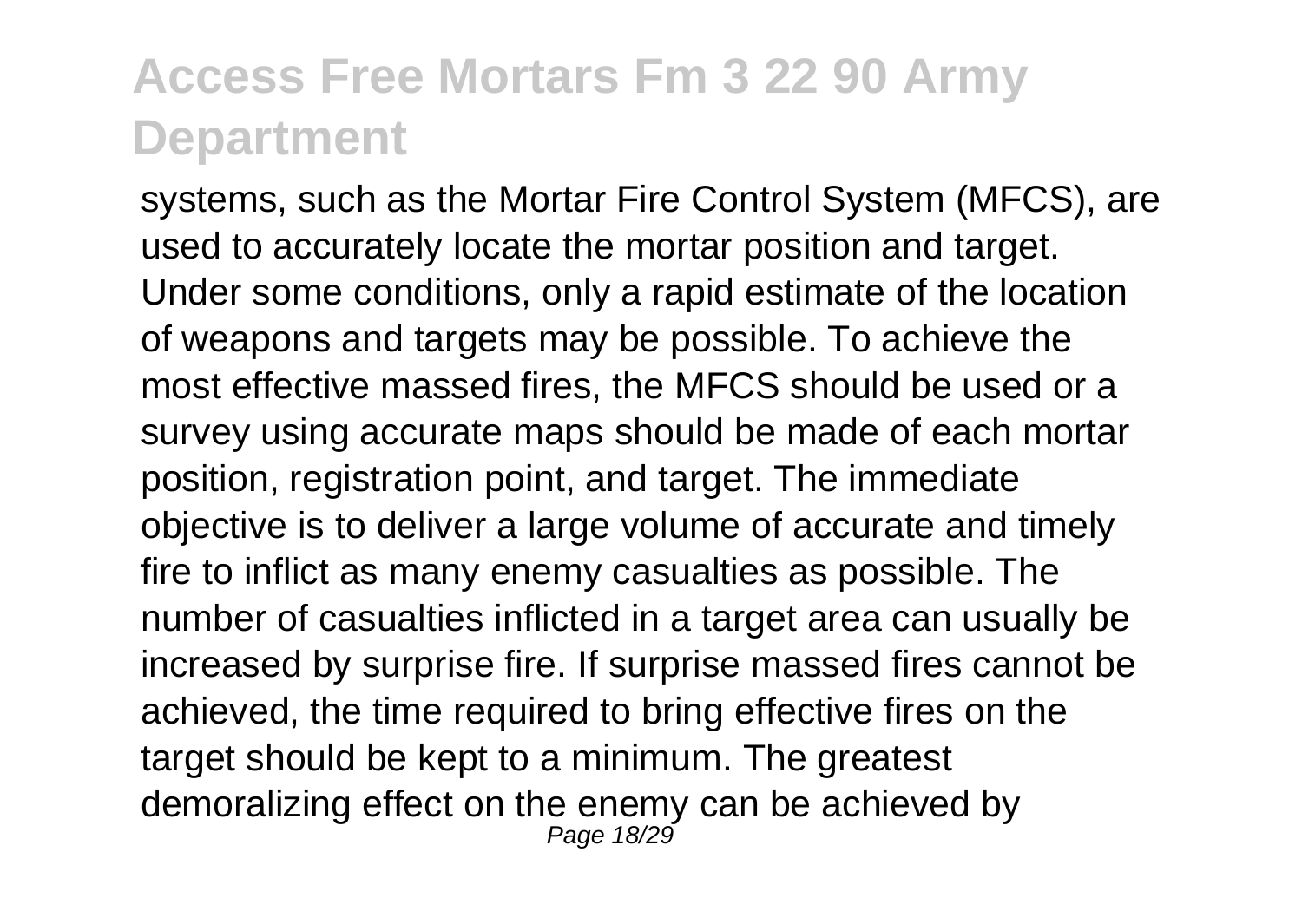delivering the maximum number of effective rounds from all the mortars in the shortest possible time. Mortar units must be prepared to accomplish multiple fire missions. They can provide an immediate, heavy volume of accurate fire for sustained periods. In heavy brigade combat team (HBCT) companies, mortars are normally fired from mortar carriers; however, they maintain their capability to be ground-mounted. Firing from carriers permits rapid displacement and quick reaction. Infantry brigade combat team (IBCT) companies must fire their mortars from the ground.Mortars should be employed in defilade to protect them from enemy direct fire and observation, and to take the greatest advantage of their indirect fire role. Although the use of defilade precludes sighting the weapons directly at the target (direct lay), it is Page 19/29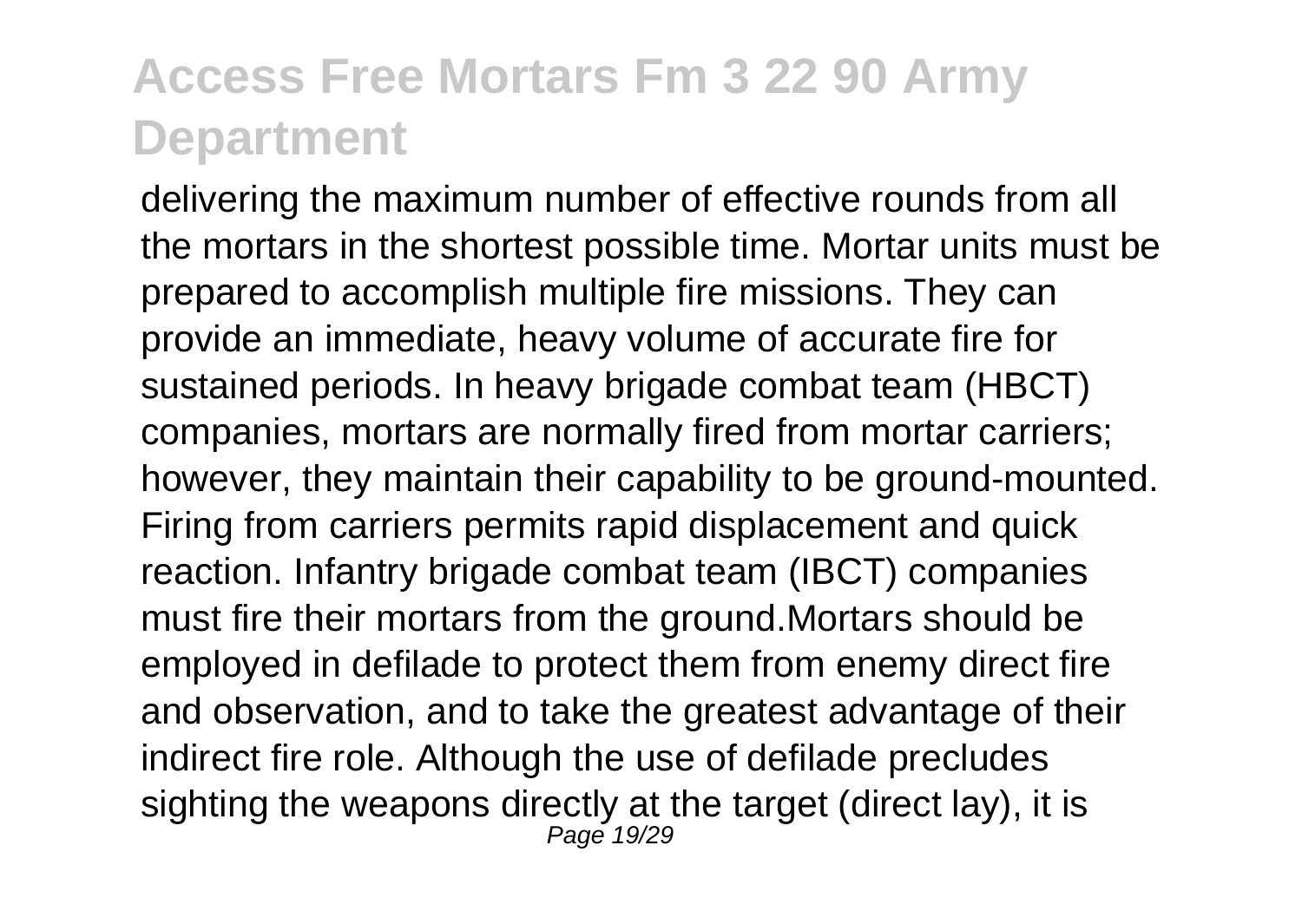necessary for survivability. Because mortars are indirect fire weapons, special procedures ensure that the weapon and ammunition settings used will cause the projectile to burst on or above the target. A coordinated effort by the indirect fire team ensures the timely and accurate engagement of targets.

This publication, "Mortars" (FM 3-22.90), prescribes guidance for leaders and crewmen of mortar squads. It concerns mortar crew training, and it is used with the applicable technical manuals (TMs) and Army Training and Evaluation Programs (ARTEPs). It presents practical solutions to assist in the timely delivery of accurate mortar fires, but does not discuss all possible situations. Local requirements may dictate minor variations from the methods and techniques described herein. Page 20/29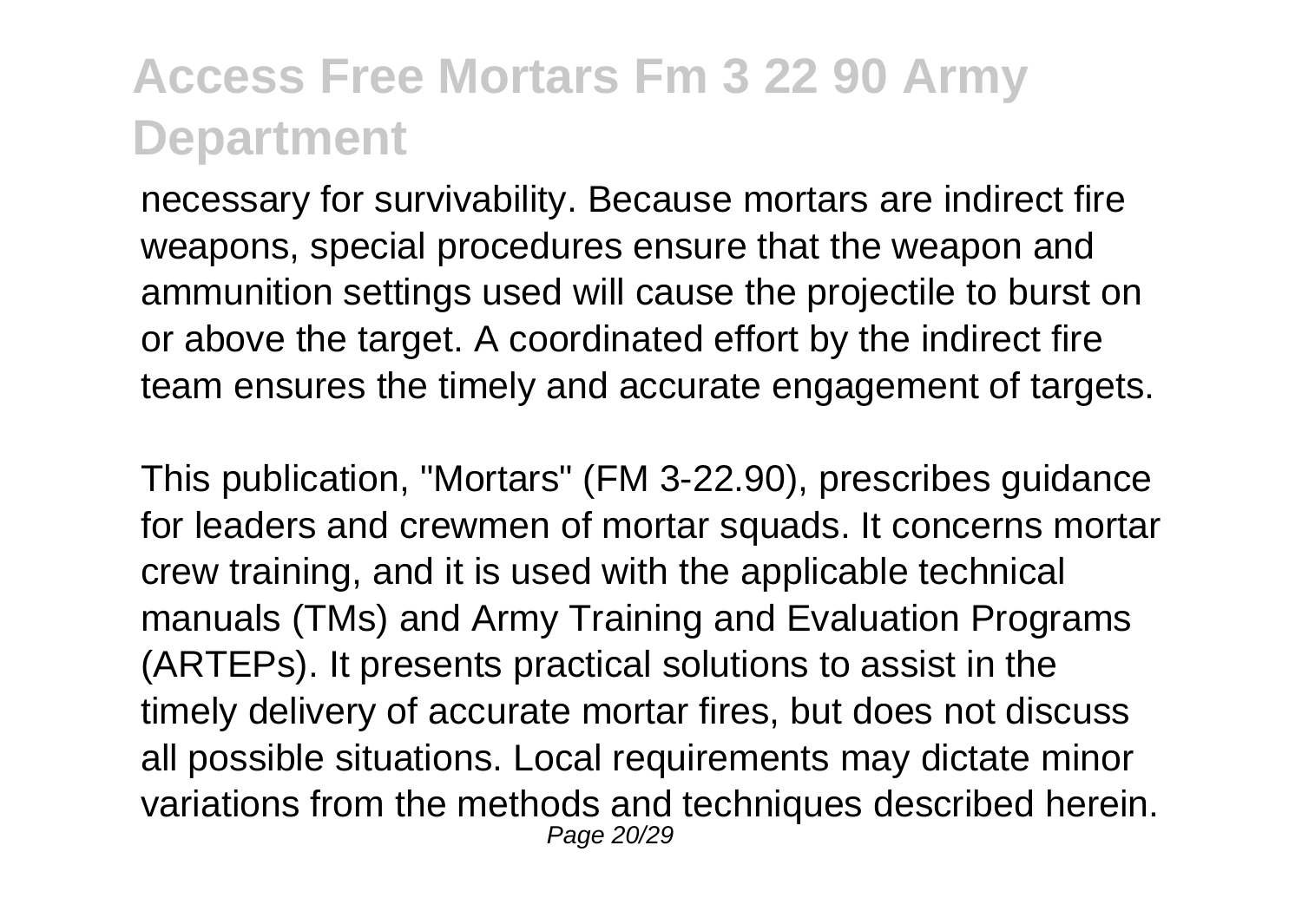However, principles should not be violated by modification of techniques and methods. The scope of this publication includes mortar crew training at the squad level. The 60-mm mortar, M224; 81-mm mortar, M252; and 120-mm mortars, M120/M121 are discussed, to include nomenclature, sighting, equipment, characteristics, capabilities, and ammunition.

This manual provides guidance for MOS 11C soldiers and their trainers on the employment of the 60-mm (M224 and M19) mortars, 81-mm (M252 and M29A1) mortars, 4.2-inch (M30) mortar, and 120-mm (M120) mortars. It discusses the practical applications of ballistics and a system combining the principals, techniques, and procedures essential to the delivery of timely and accurate mortar fire. (See FM 23-90 for Page 21/29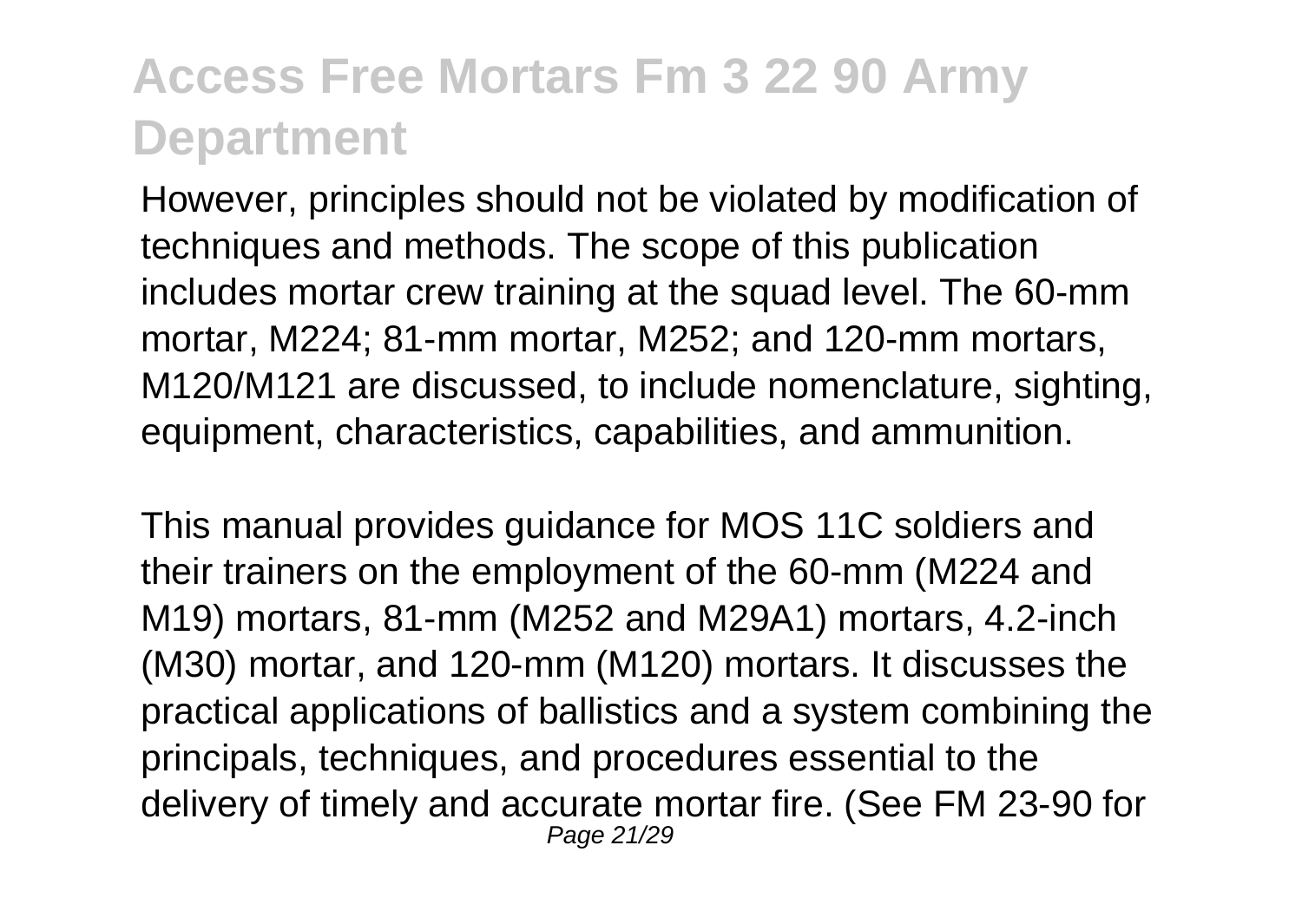information on mechanical training, crew drills, and the characteristics, components, and technical data of each mortar.)

This Army and Marine Corps multiservice publication serves as doctrinal reference for the employment of mortar squads, sections, and platoons. It contains guidance on tactics and techniques that mortar units use to execute their part of combat operations described in battalion-, squadron-, troop-, and company-level manuals. This publication also contains guidance on how a mortar unit's fires and displacement are best planned and employed to sustain a commander's intent for fire support. The target audience of this publication includes mortar squad, section, and platoon leaders, Page 22/29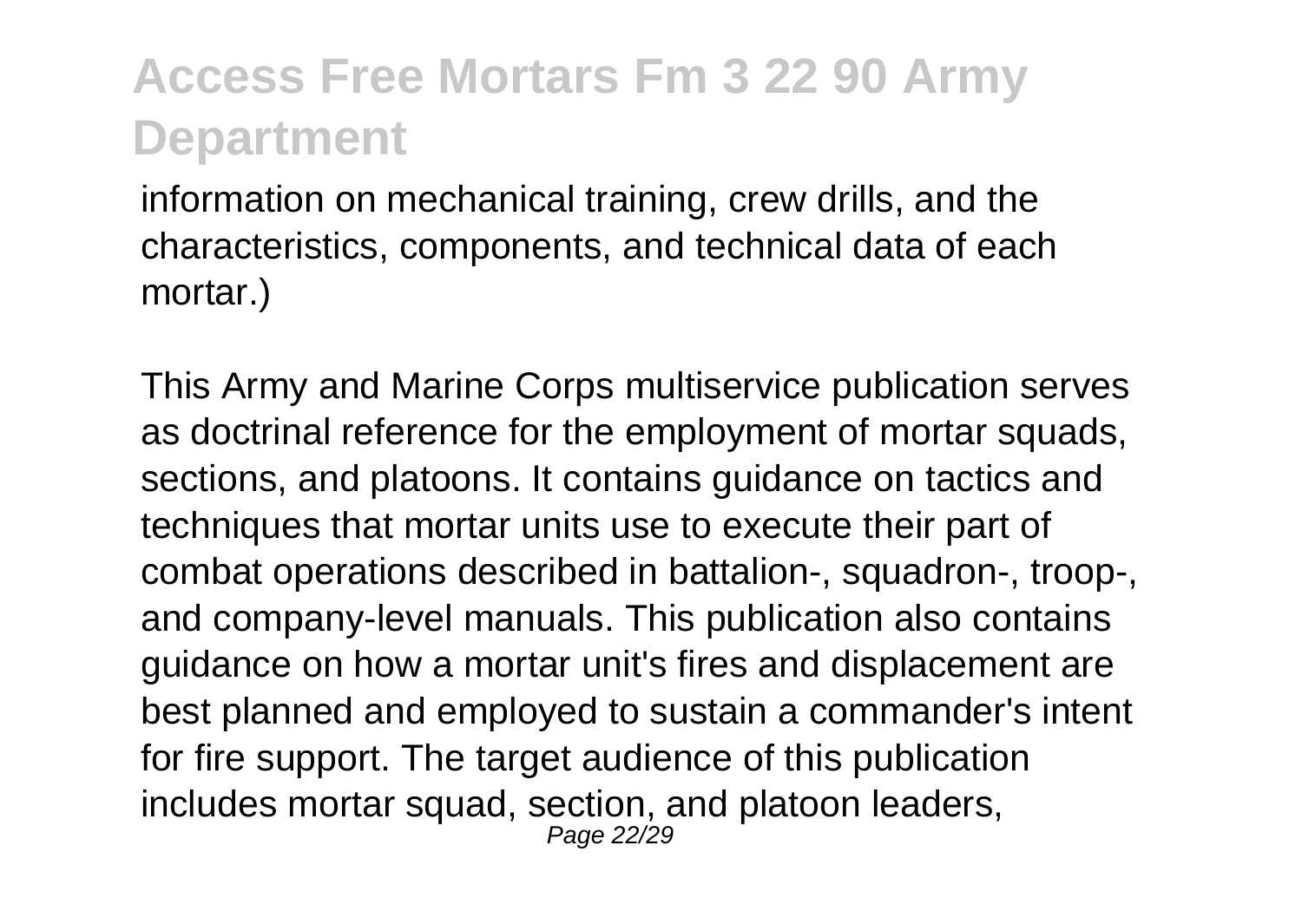company and battalion commanders, battalion staff officers, and all others responsible for controlling and coordinating fire support during combined arms operations. Training developers also use this manual as a source document for combat critical tasks. Combat developers use this manual when refining and revising operational concepts for Infantry and reconnaissance mortar organizations. This publication serves as the primary reference for both resident and nonresident mortar tactical employment instruction.

Army Techniques Publication ATP 3-09.30 Observed Fires SEPTEMBER 2017 Army Techniques Publication (ATP) 3-09.30 sets forth the doctrine pertaining to the organization, equipment, mission command, operations, and provides Page 23/29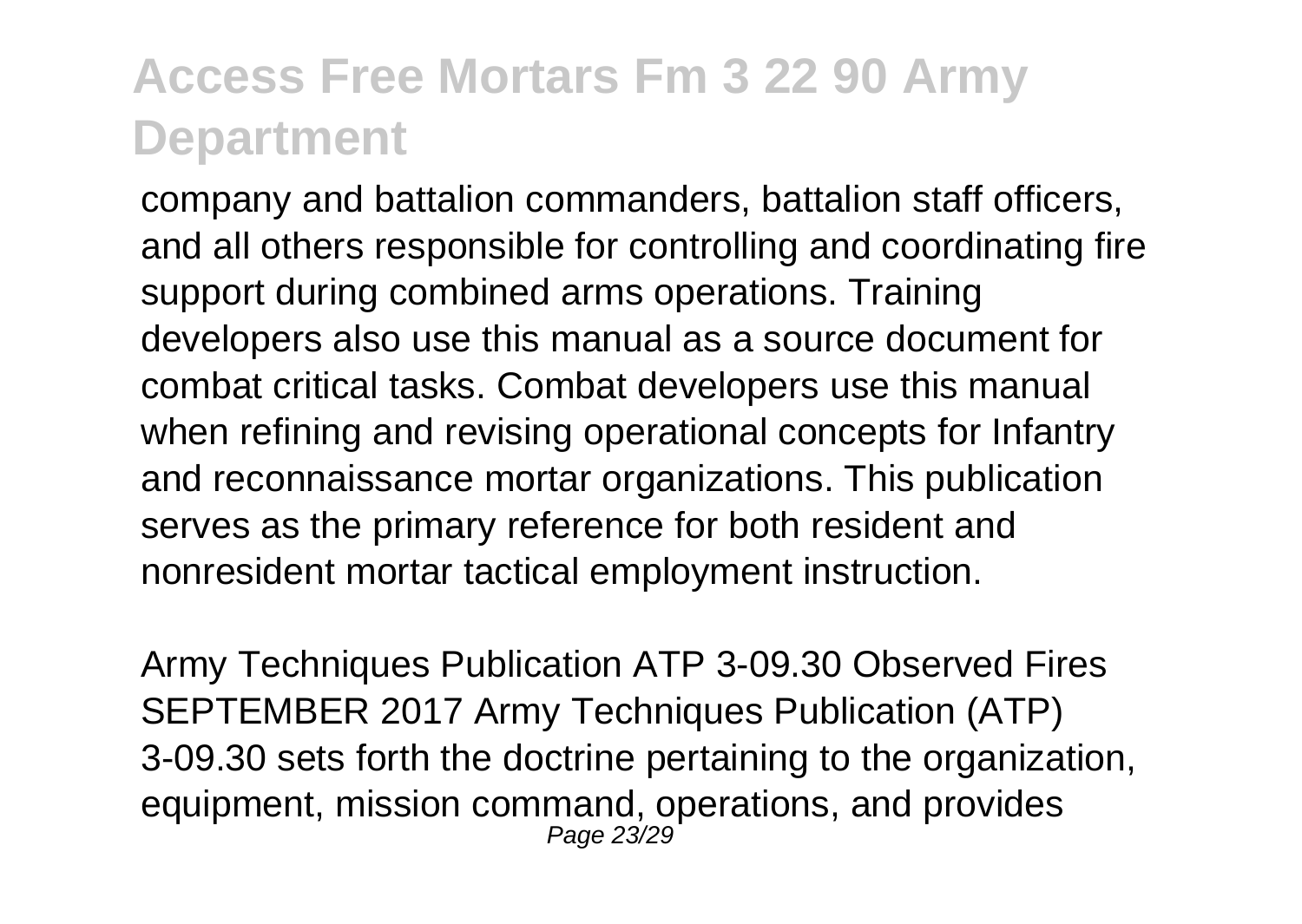techniques for employing fire support assets as an observer which can be applied within the framework of decisive action or unified land operations. It is applicable to any Army personnel observing for artillery or mortar fires, close air support, army attack aviation, or naval surface fire support. See ATP 3-09.32 for information on close air support, army attack aviation, or naval surface fire support. The principal audience for this publication is FA commanders, staffs, and personnel at the field artillery brigade (FAB), division artillery (DIVARTY), and brigade combat team (BCT) and separate FA battalions and below. Commanders, staffs, and subordinates ensure that their decisions and actions comply with applicable United States, international, and in some cases host-nation laws and regulations. Commanders at all Page 24/29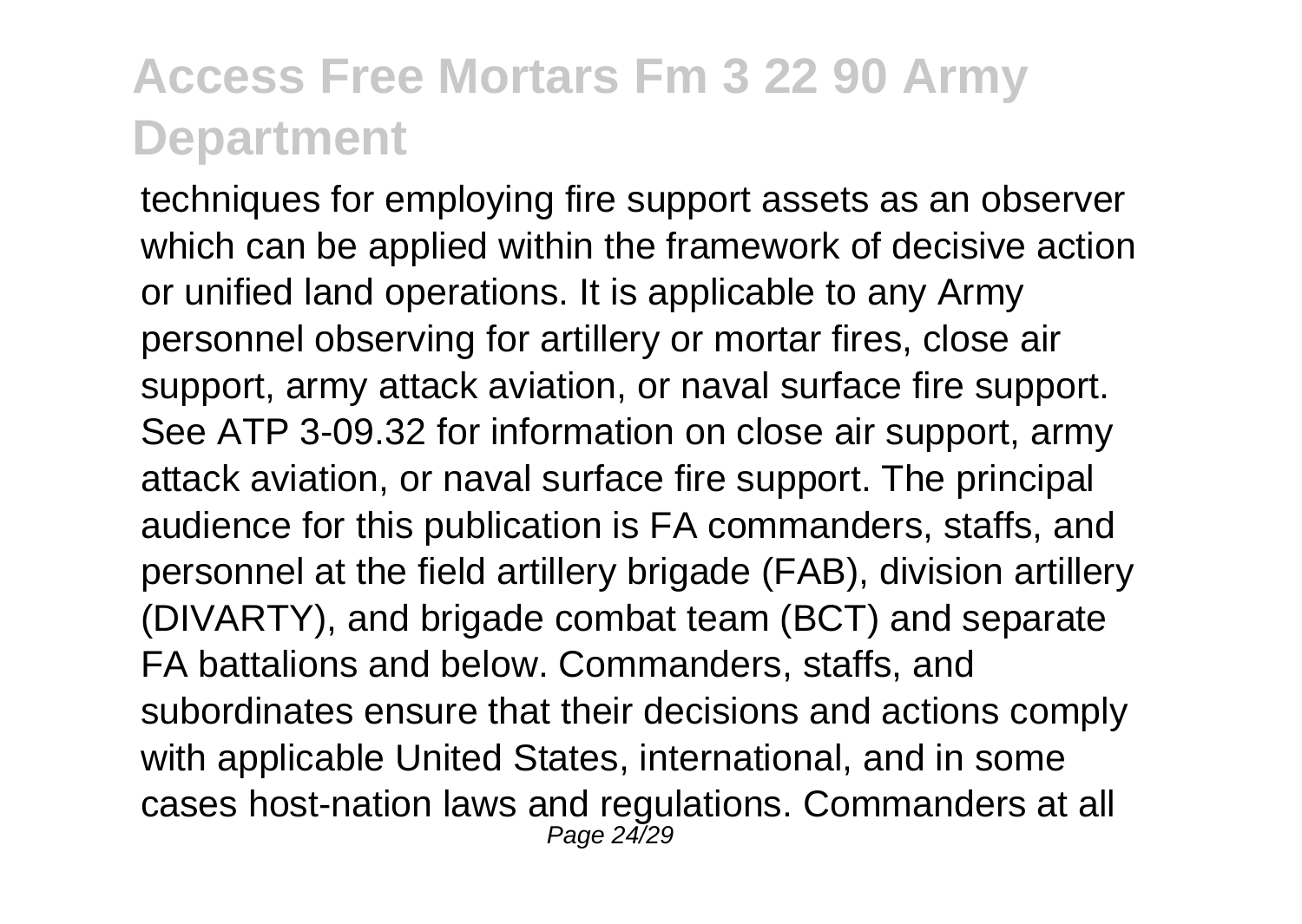levels ensure that their Soldiers operate in accordance with the law of war and the rules of engagement (See FM 27-10).

Training Circular (TC) 3-09.81, "Field Artillery Manual Cannon Gunnery," sets forth the doctrine pertaining to the employment of artillery fires. It explains all aspects of the manual cannon gunnery problem and presents a practical application of the science of ballistics. It includes step-by-step instructions for manually solving the gunnery problem which can be applied within the framework of decisive action or unified land operations. It is applicable to any Army personnel at the battalion or battery responsible to delivered field artillery fires. The principal audience for ATP 3-09.42 is all members of the Profession of Arms. This includes field Page 25/29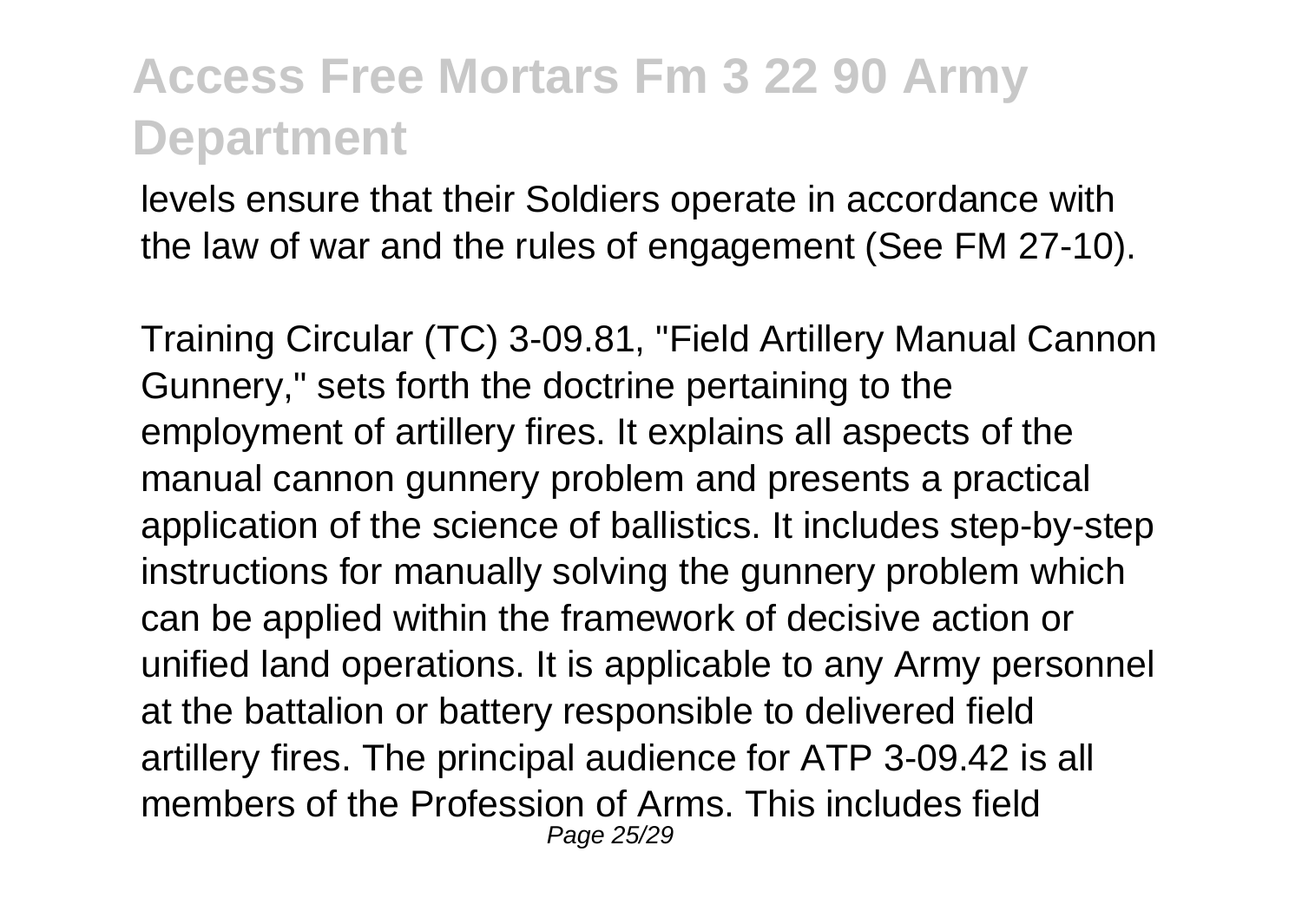artillery Soldiers and combined arms chain of command field and company grade officers, middle-grade and senior noncommissioned officers (NCO), and battalion and squadron command groups and staffs. This manual also provides guidance for division and corps leaders and staffs in training for and employment of the BCT in decisive action. This publication may also be used by other Army organizations to assist in their planning for support of battalions. This manual builds on the collective knowledge and experience gained through recent operations, numerous exercises, and the deliberate process of informed reasoning. It is rooted in timetested principles and fundamentals, while accommodating new technologies and diverse threats to national security.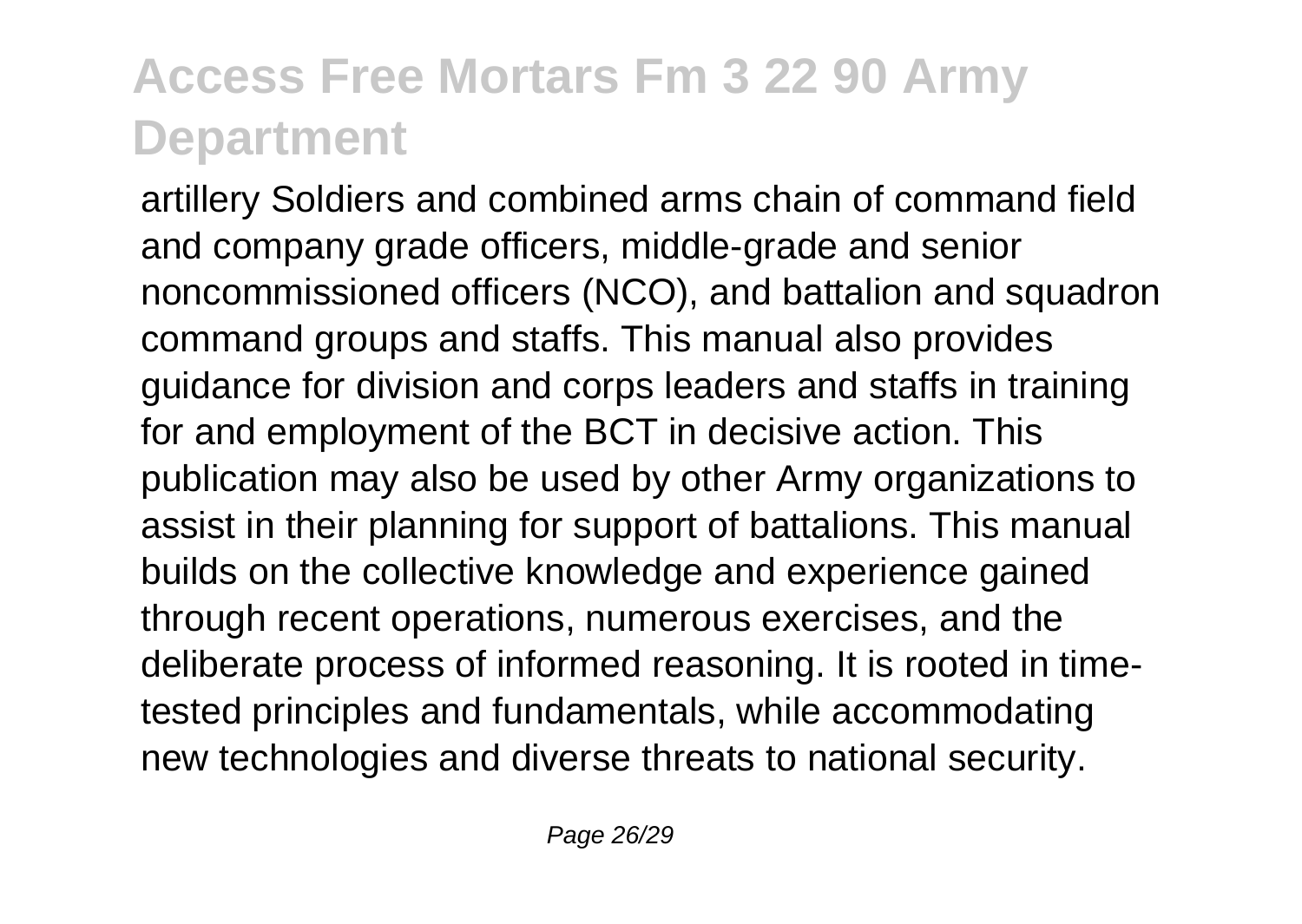When the U.S. military invaded Iraq, it lacked a common understanding of the problems inherent in counterinsurgency campaigns. It had neither studied them, nor developed doctrine and tactics to deal with them. It is fair to say that in 2003, most Army officers knew more about the U.S. Civil War than they did about counterinsurgency. The U.S. Army / Marine Corps Counterinsurgency Field Manual was written to fill that void. The result of unprecedented collaboration among top U.S. military experts, scholars, and practitioners in the field, the manual espouses an approach to combat that emphasizes constant adaptation and learning, the importance of decentralized decision-making, the need to understand Page 27/29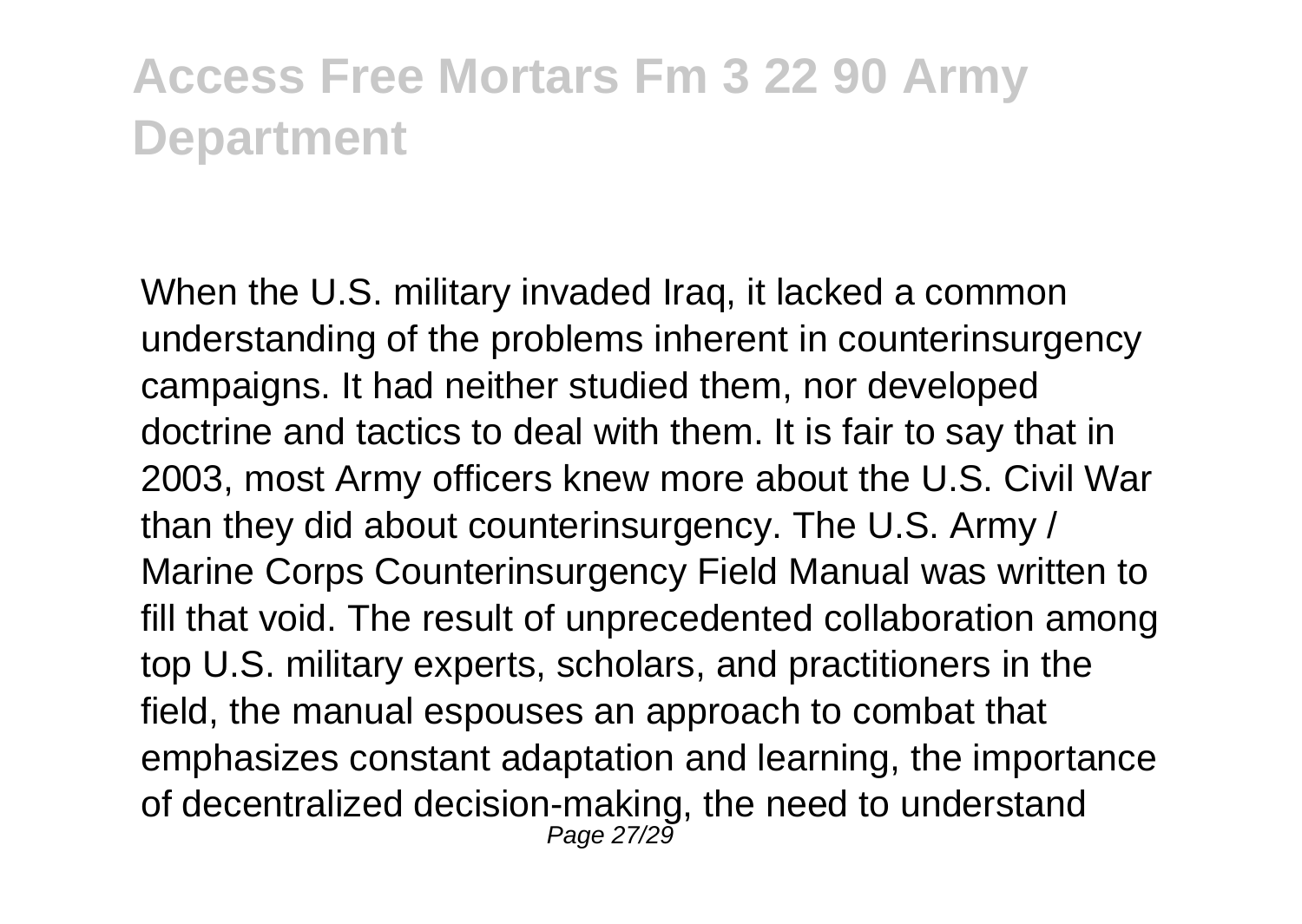local politics and customs, and the key role of intelligence in winning the support of the population. The manual also emphasizes the paradoxical and often counterintuitive nature of counterinsurgency operations: sometimes the more you protect your forces, the less secure you are; sometimes the more force you use, the less effective it is; sometimes doing nothing is the best reaction. An new introduction by Sarah Sewall, director of the Carr Center for Human Rights Policy at Harvard's Kennedy School of Government, places the manual in critical and historical perspective, explaining the significance and potential impact of this revolutionary challenge to conventional U.S. military doctrine. An attempt by our military to redefine itself in the aftermath of 9/11 and the new world of international terrorism, The U.S. Army / Page 28/29